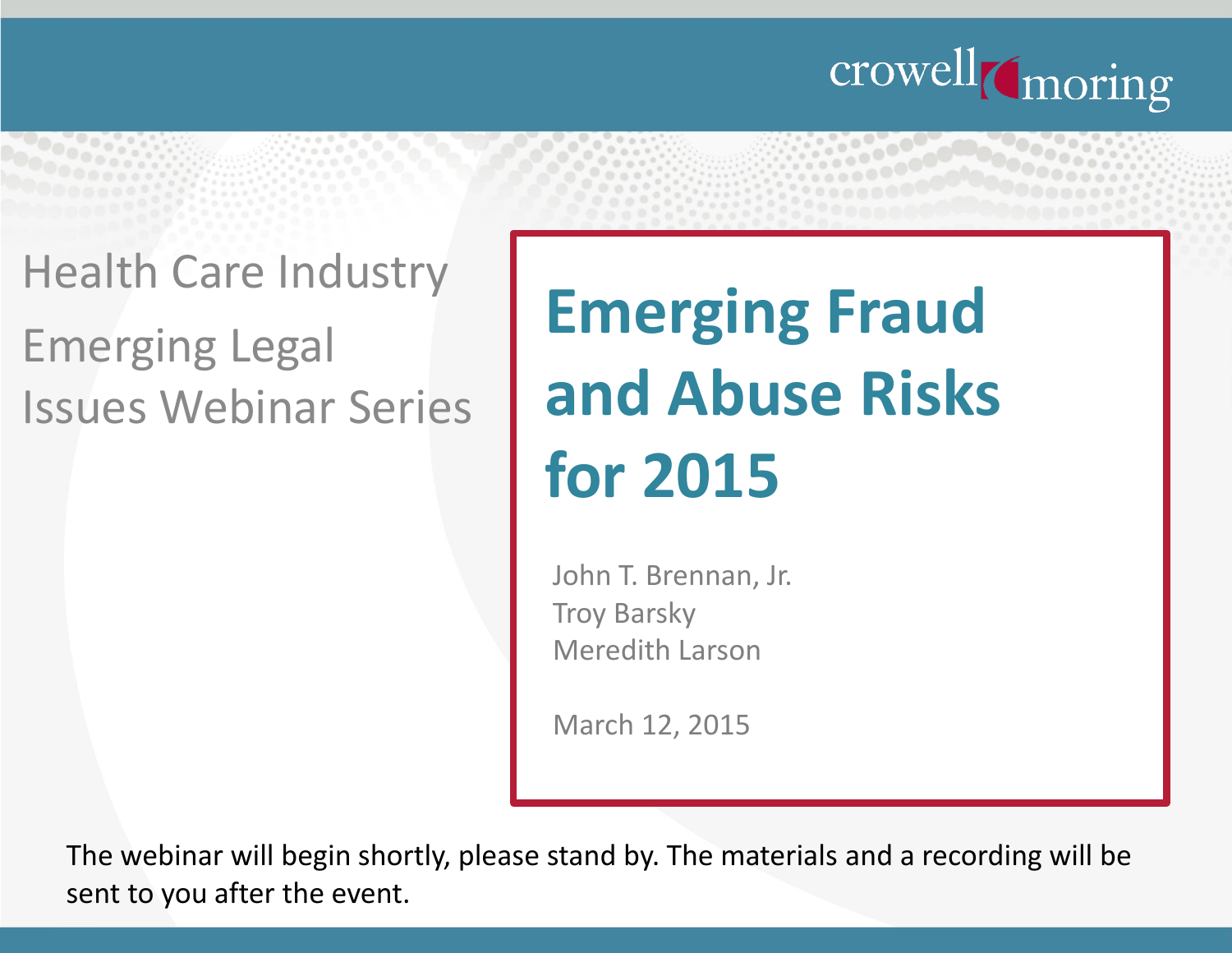### **Overview**

- Emerging Business Strategies in the Health Care Marketplace
- Emerging Fraud and Abuse Issues
	- False Claims Act
	- Anti-Kickback Statute
	- Stark Law
	- CMS Program Integrity
- Resultant Trouble Spots and How to Protect Yourself

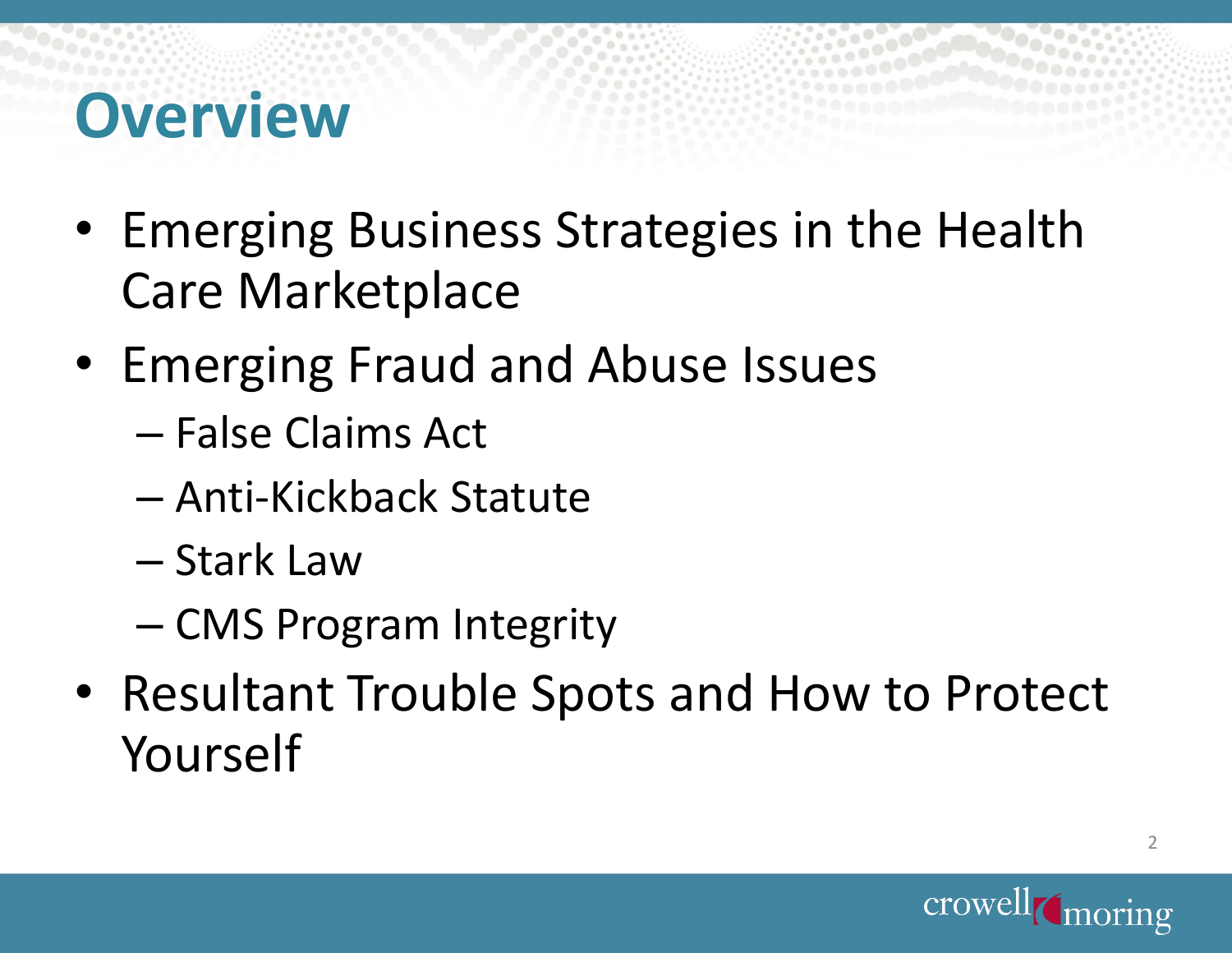**Emerging Business Strategies Implicating Unique Fraud and Abuse Risks**

- Payor/Provider Clients Are Creating New Ventures
	- Payors acquiring providers
	- Providers creating their own insurance products
	- Providers integrating with other providers to form care continuums
	- Blurred lines from a regulatory perspective: What are we and how does this new business work?

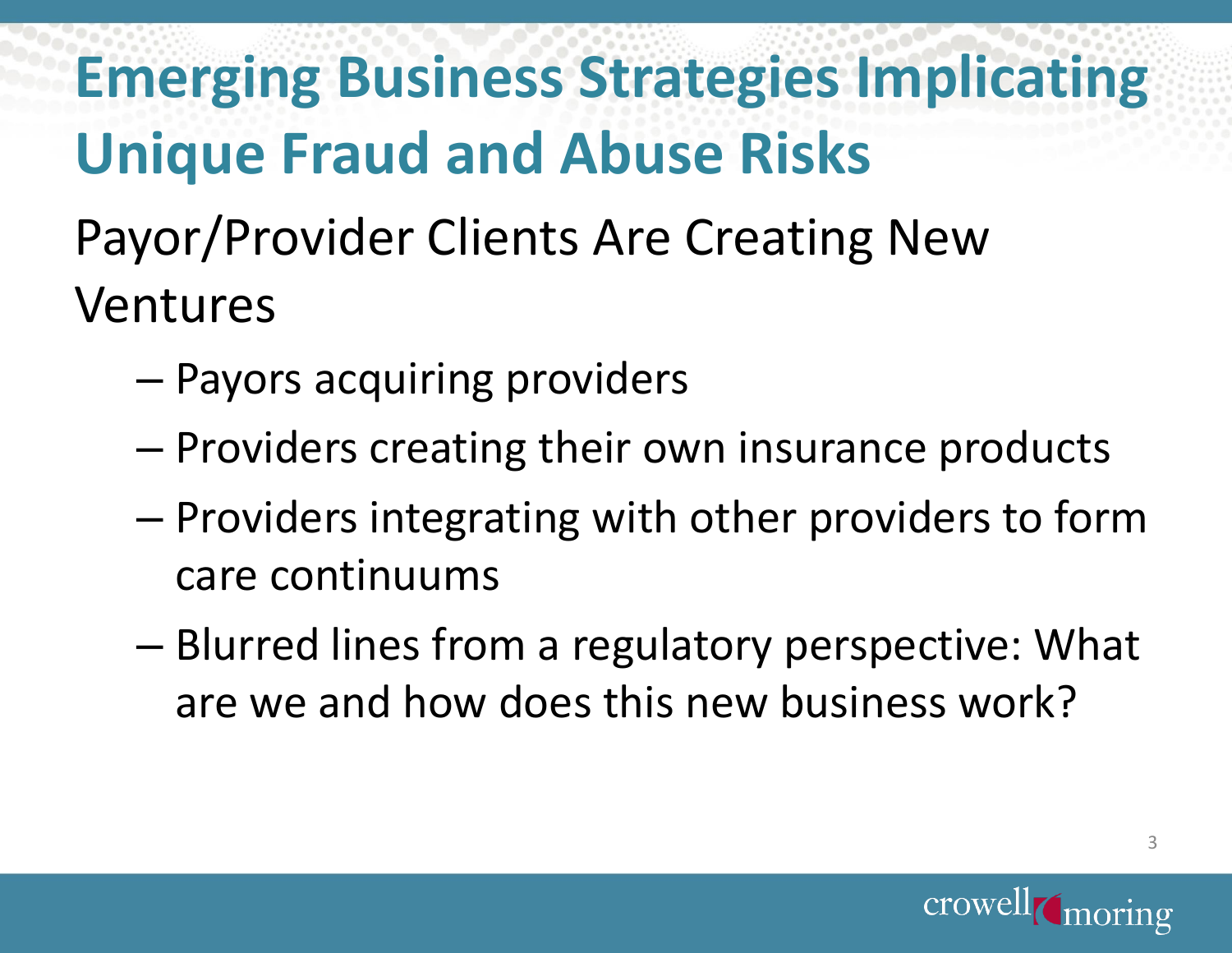### **Emerging Business Strategies Implicating Unique Fraud and Abuse Risks (cont'd)**

- Health care payment and health care delivery models are rapidly changing
	- Affordable Care Act Impact
	- Other New Payment Models
	- Health Care Exchanges and ACOs
	- Increased Transparency
	- Big Data



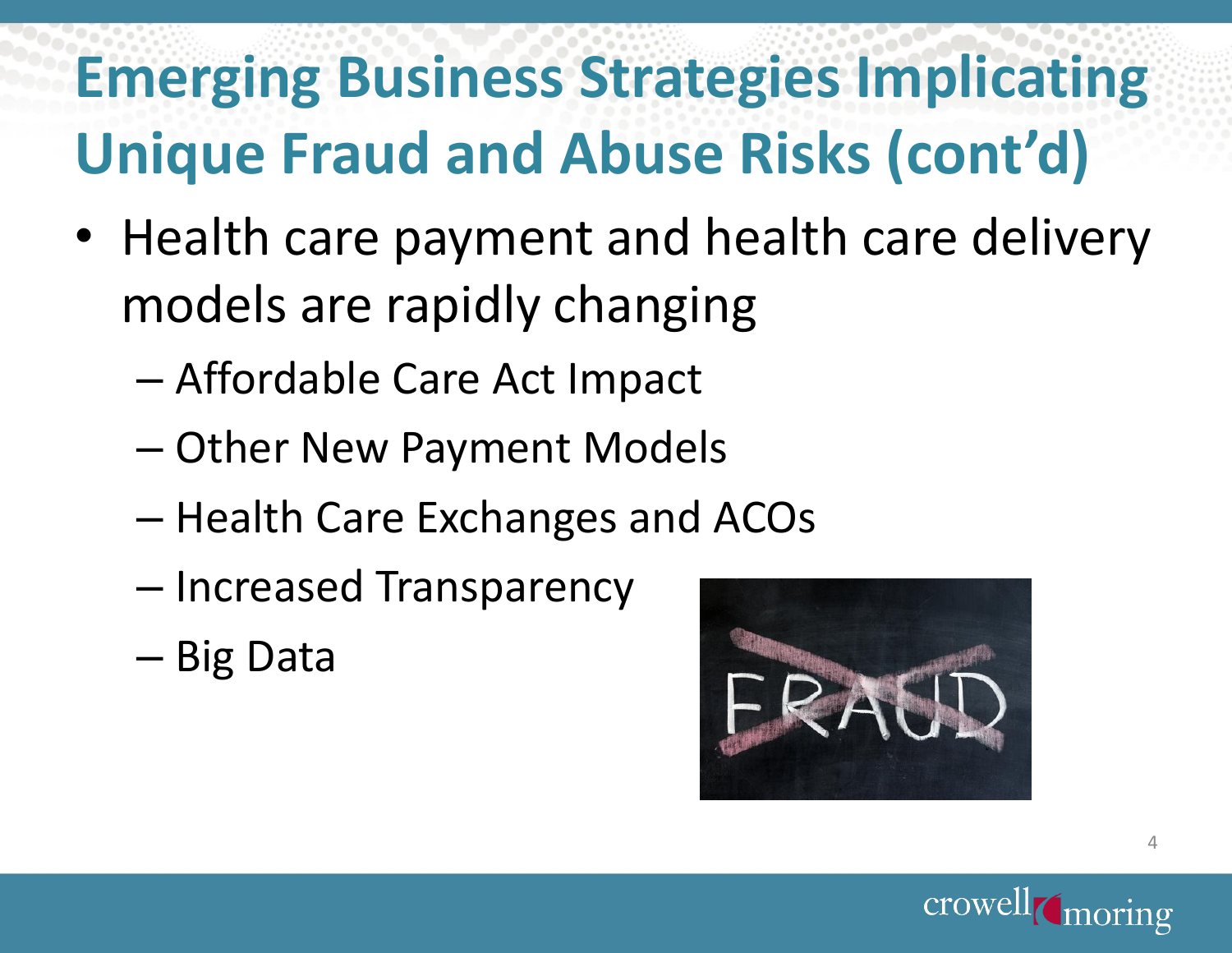### **Emerging Business Impact on Fraud and Abuse Risks**

- As payment incentives change, new incentives and new methods of potentially "cheating" government evolve
- Government focus and enforcement of fraud and abuse laws slowly adapts to changing health care environment
- In turn, providers and payors must "learn the laws" sometimes from unique perspectives
- Important to keep attuned to emerging trends

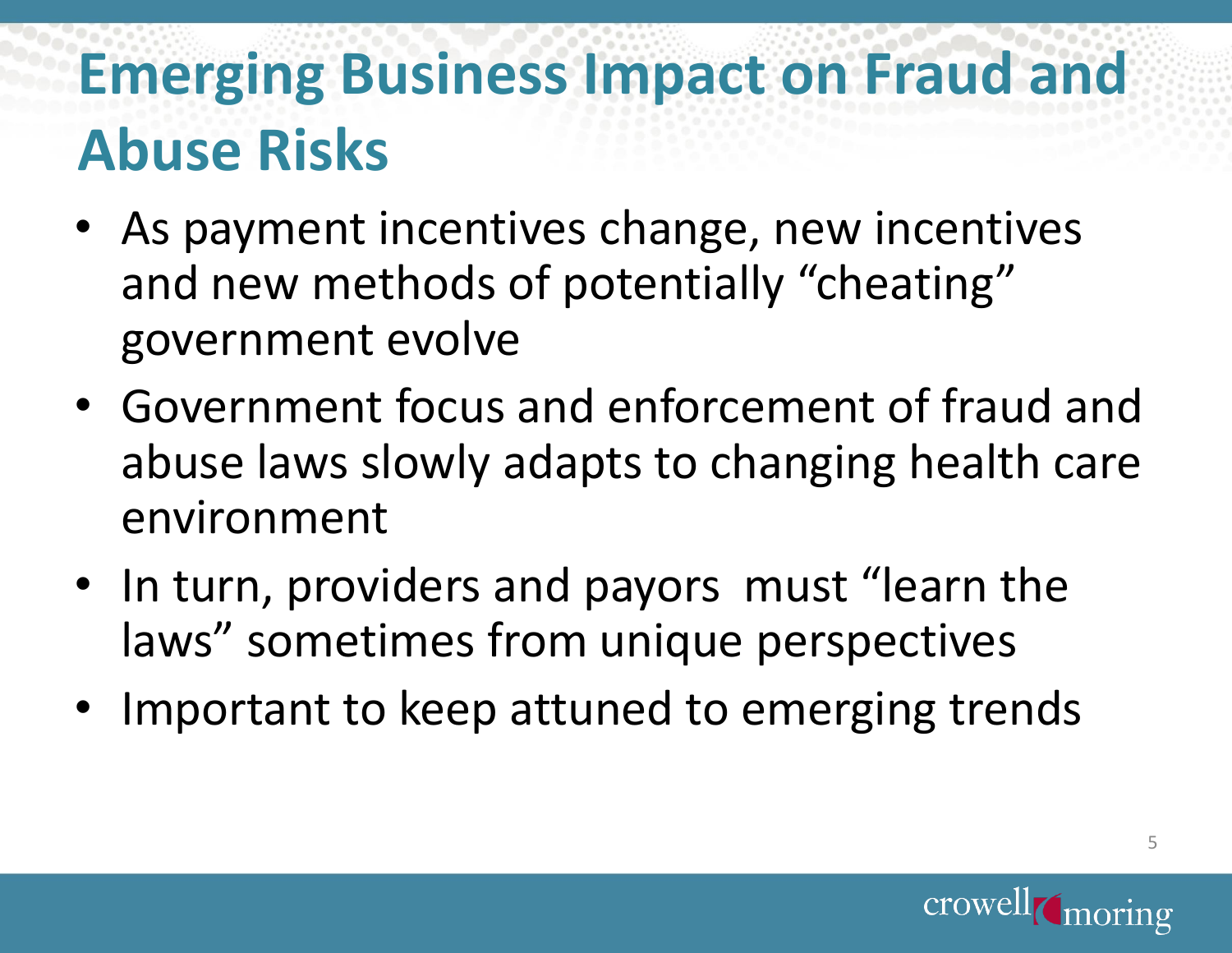### **The False Claims Act: Three Emerging Risk Areas**

• Quality of Care Provider Prosecutions ("Worthless Services") Cases



- Focus on Medicare Advantage and Part D Plans
- For Providers and Plans More Active, Aggressive, and Sophisticated Whistleblowers and Less Favorable Case Law

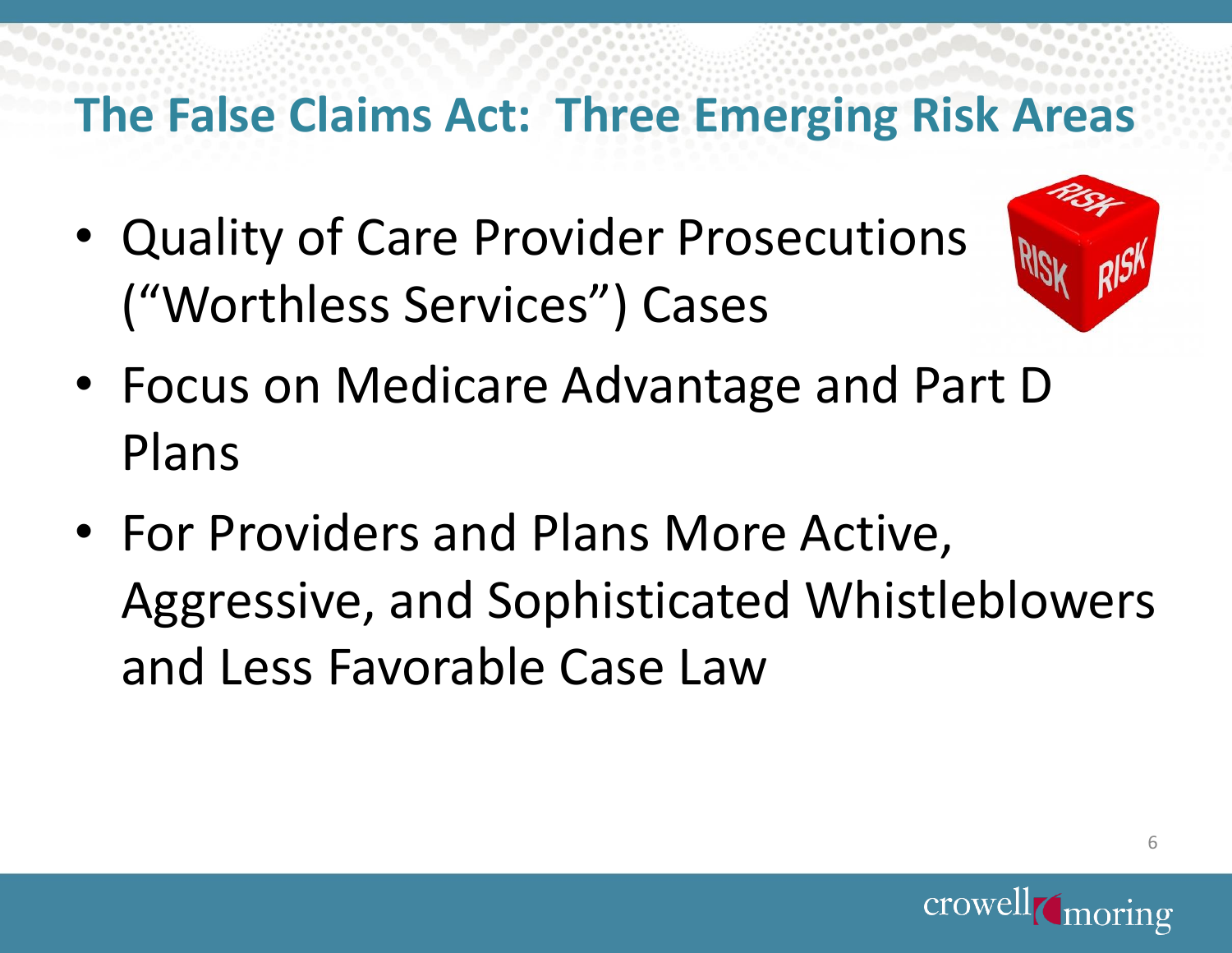### **False Claims Act**

Theory of Providing Sub-par "Quality of Care" As Basis for False Claim

- Claim for payment is false if services do not meet payor standards/expectations
- Incentive is reverse of providing "not medically necessary" care
- Increased enforcement ties into strong focus on quality and changing economic incentives
	- Reimbursement (value-based purchasing)
	- Focus on efficacy of treatments
- Coordinated care
	- Use of innovative care models to increase quality
	- Government focus crosses provider types
	- Includes individual providers, hospitals, SNFs



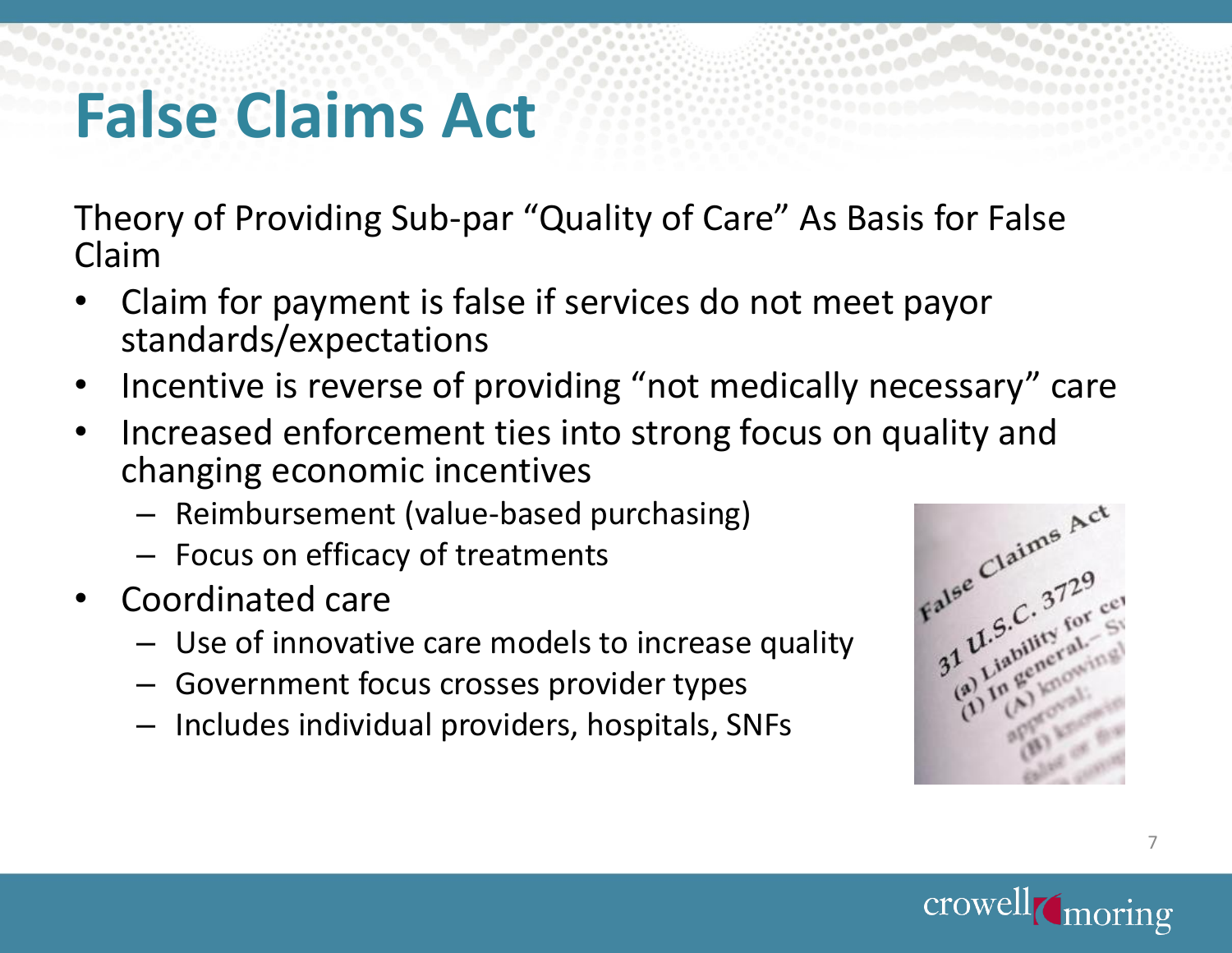### **False Claims Act (cont'd)**

- Examples of Sub-par "Quality of Care" False Claims Actions
	- *United States, ex rel. Absher v. Momence Meadows Nursing Center Inc.*
		- Jury verdict in favor of relator based on difference between amount of claims submitted and value of services provided
		- Seventh Circuit overturns: "Worth less is not worthless."
		- Concerned with excessive involvement of regulatory apparatus
		- Implication: the FCA is not the proper tool for policing regulatory compliance

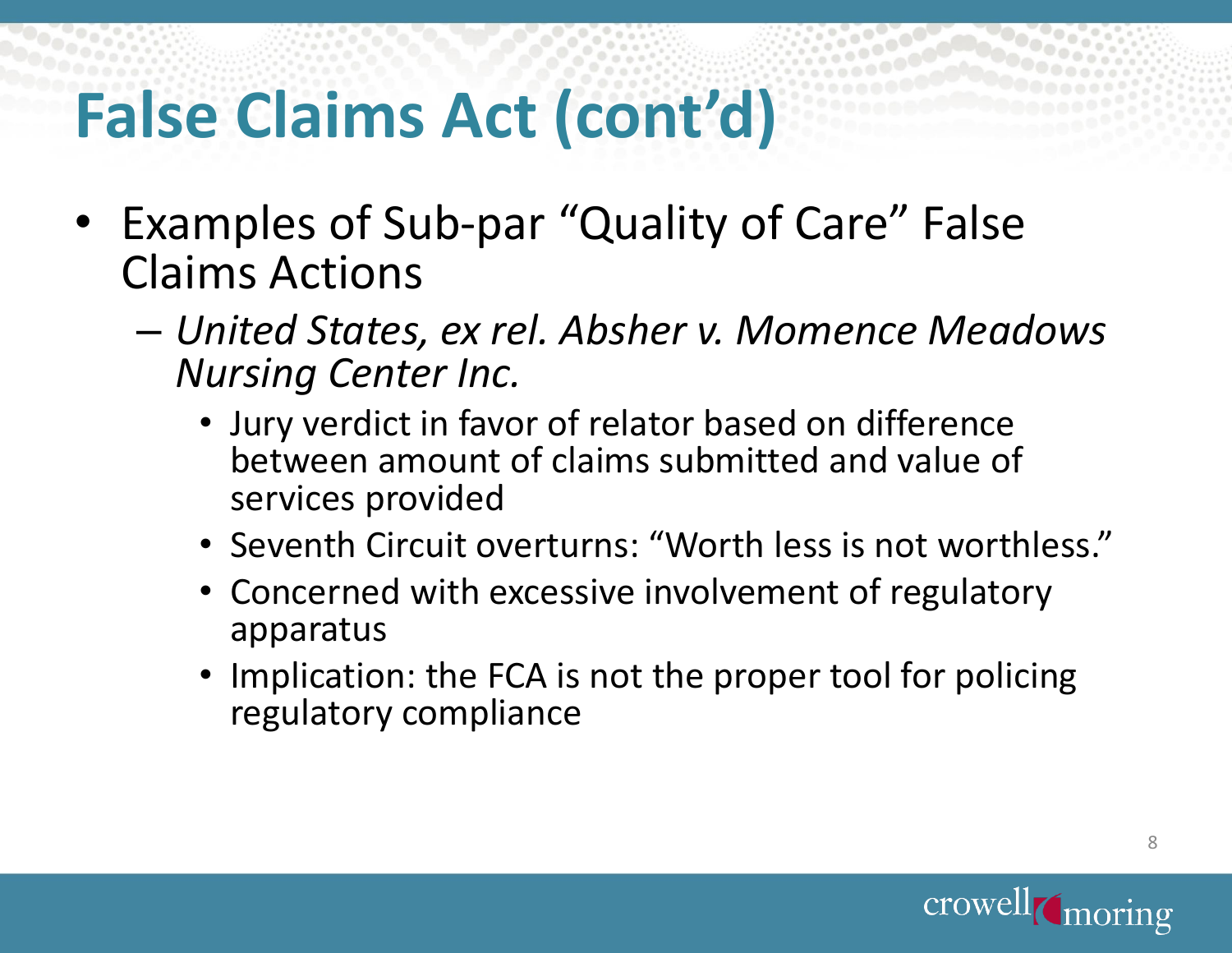### **False Claims Act (cont'd)**

- Extendicare settlement
	- \$38 million for conduct at 33 facilities
	- Staffing, medication errors, and pressure wounds cited
	- Also cited medically unnecessary therapy care
- Other settlements:
	- Wound care
	- Overuse of antipsychotics to "stabilize" SNF situation
- Beyond FCA risk, note also 42 U.S.C. § 1320a-7a(b)

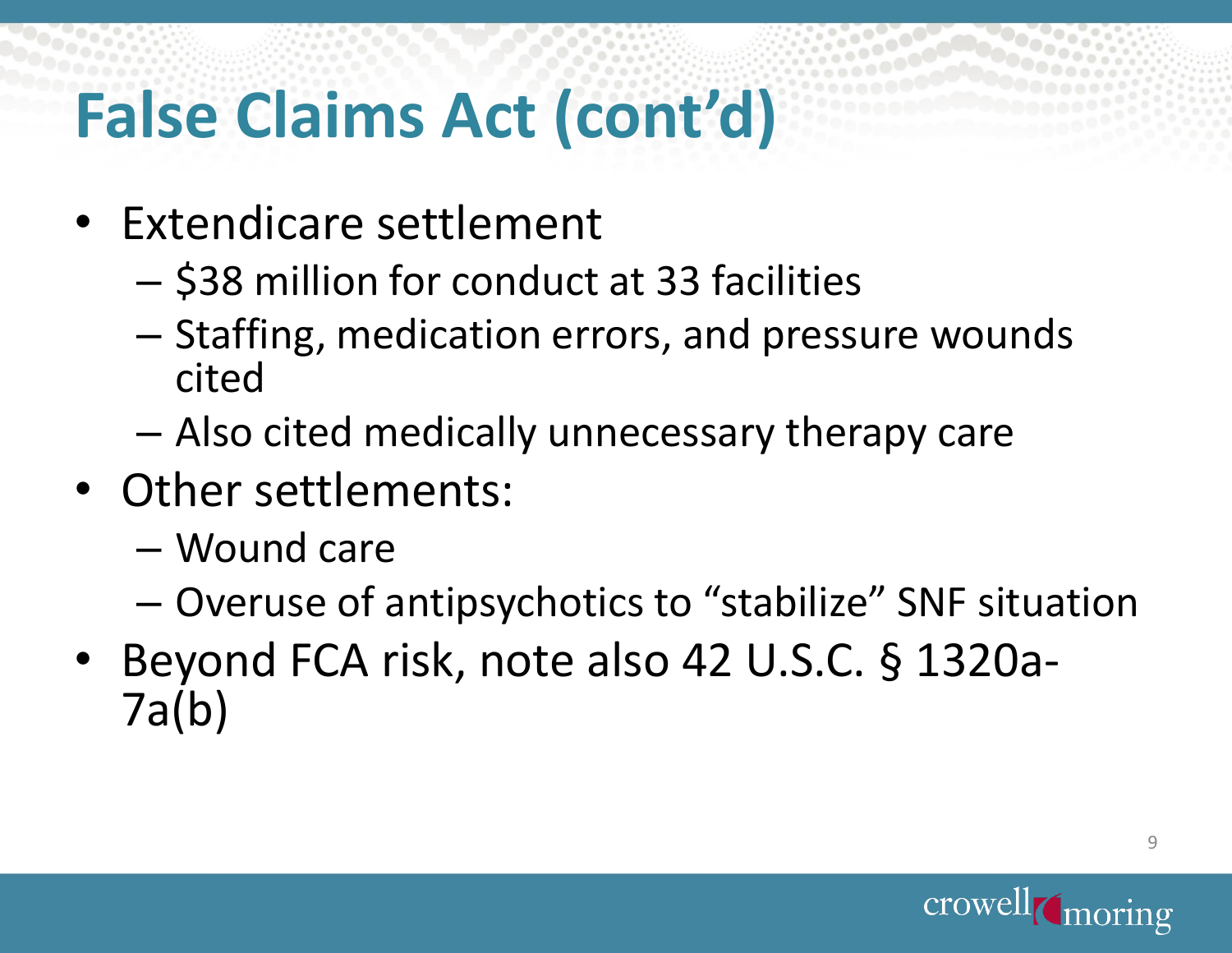## **False Claims Act (cont'd)**

• What can you do?



- Avoid financial incentives that could encourage "under treating" or "sub-quality" care
- Emphasize quality of care in compliance plans
- Make sure that quality measures are a focus of protocols auditing and monitoring activities
- Include measures to affirmatively improve quality, not just prevent errors

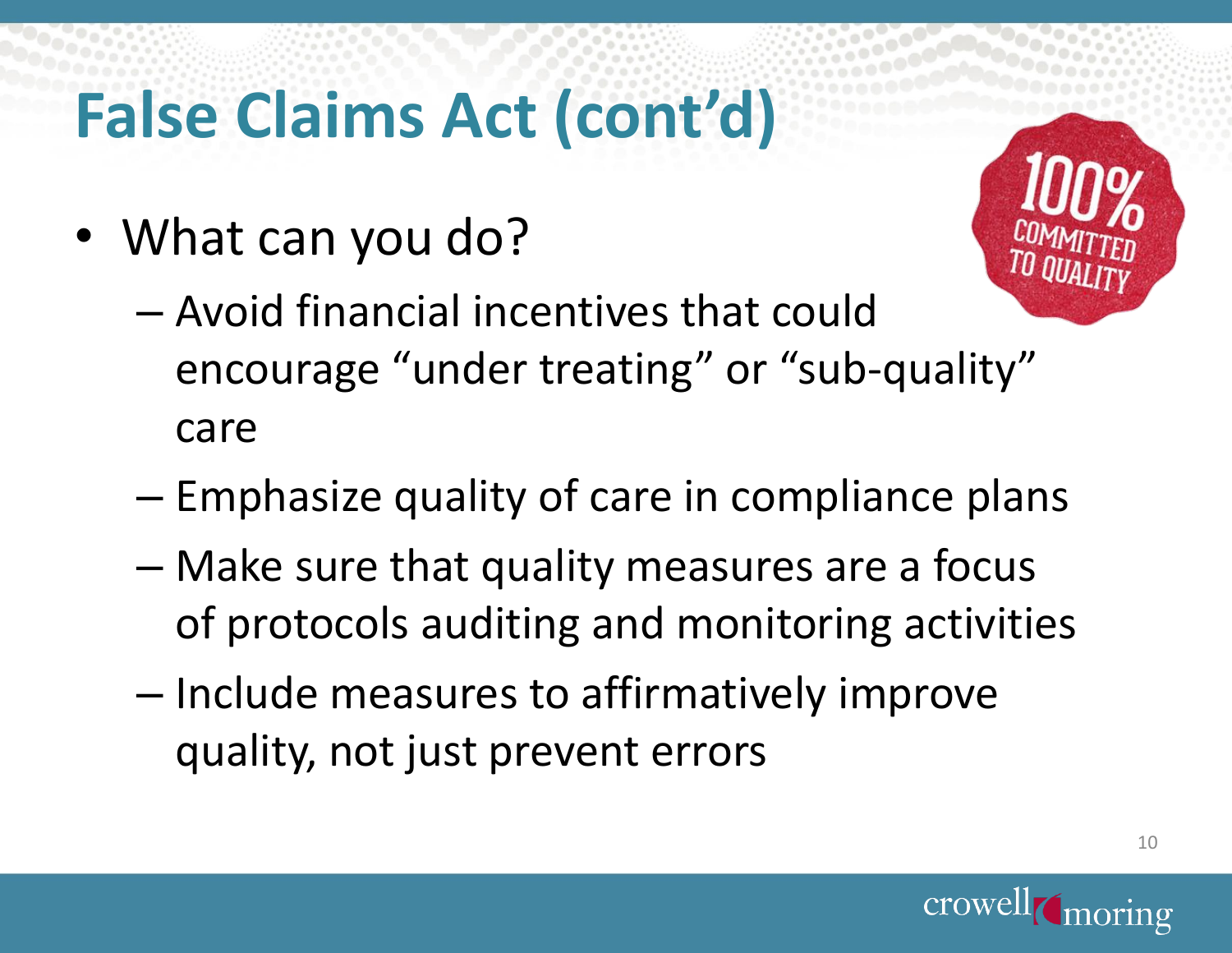### **Emerging Payors, Plans, MCO False Claims Risk Areas**

- Recent emergence of new economic incentives and government contract opportunities has raised level of FCA risk
- Any false claim, record, or statement resulting in the receipt of federal funds can expose a health plan to FCA liability. Records or data on which claims are based clearly within scope of FCA.

### • **Examples of risk areas:**

- Certification of community rate or, starting in 2013, accuracy of MLR data submission
- Plan rate bid certs
- Timeliness of claims payments, notices of claim denials, reconsiderations, and appeals, marketing, enrollment/disenrollment, under utilization, accessibility of services

11

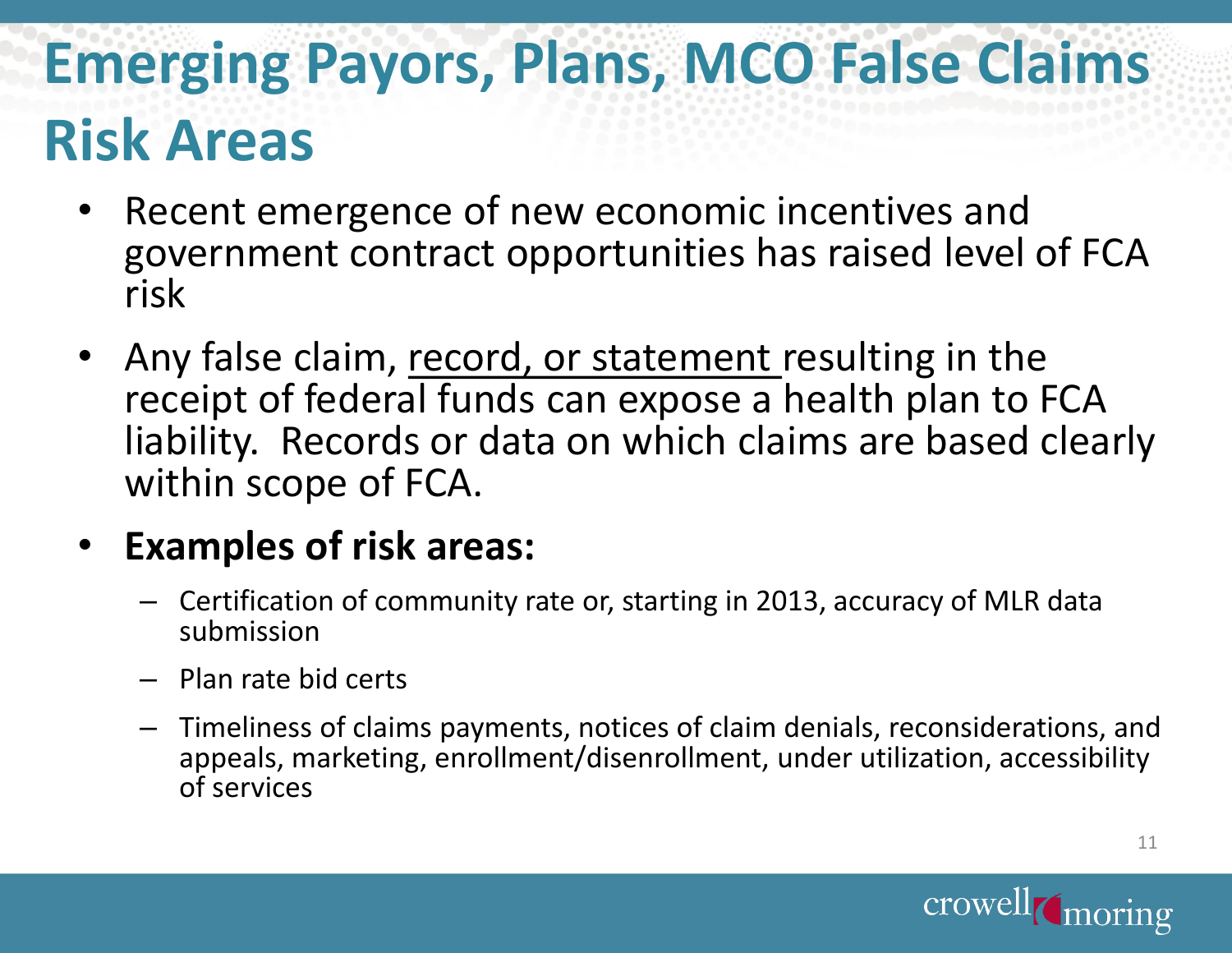## **Payors, Plans, MCO Risk Areas**

### • **Examples of Risk Areas (continued)**

- False data or certifications regarding encounter data, quality-of-care review, enrollee health status reports, or data required to be submitted to the government
- Red-lining (e.g., improperly discourage enrollment by persons deemed to be "sicker" or at higher risk for serious illness to decrease risk and enhance revenue; and failure to provide appropriate level of services)
- In operating/overseeing provider network, failure to properly monitor for fraud

#### • **What to Do**

- Recognize broad sweep of FCA to underlying documents and data
- Be wary of incentives and ways to "game" system and shut down opportunities
- Establish proper procedures, audit protocols, etc. to assure accuracy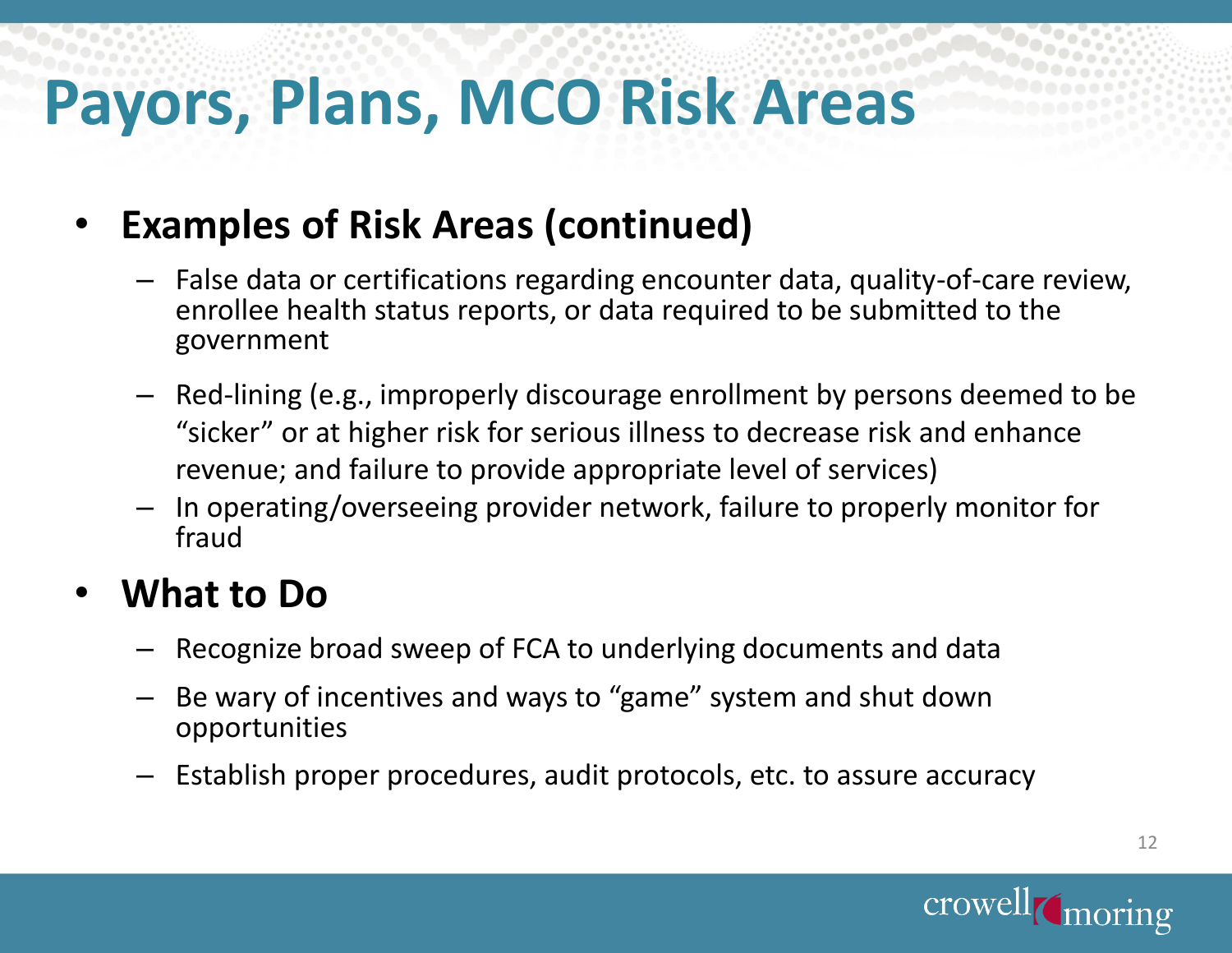### **False Claims Act – Whistleblowers Abound**

Continued Emergence of an Aggressive, Knowledgeable Relator's Bar

- Extremely active in the health care space
- DOJ has indicated that it will increasingly rely on relator's bar to prosecute cases – fewer interventions, but no diminution in returns
	- Did not intervene in *Absher*
	- Other high-profile cases



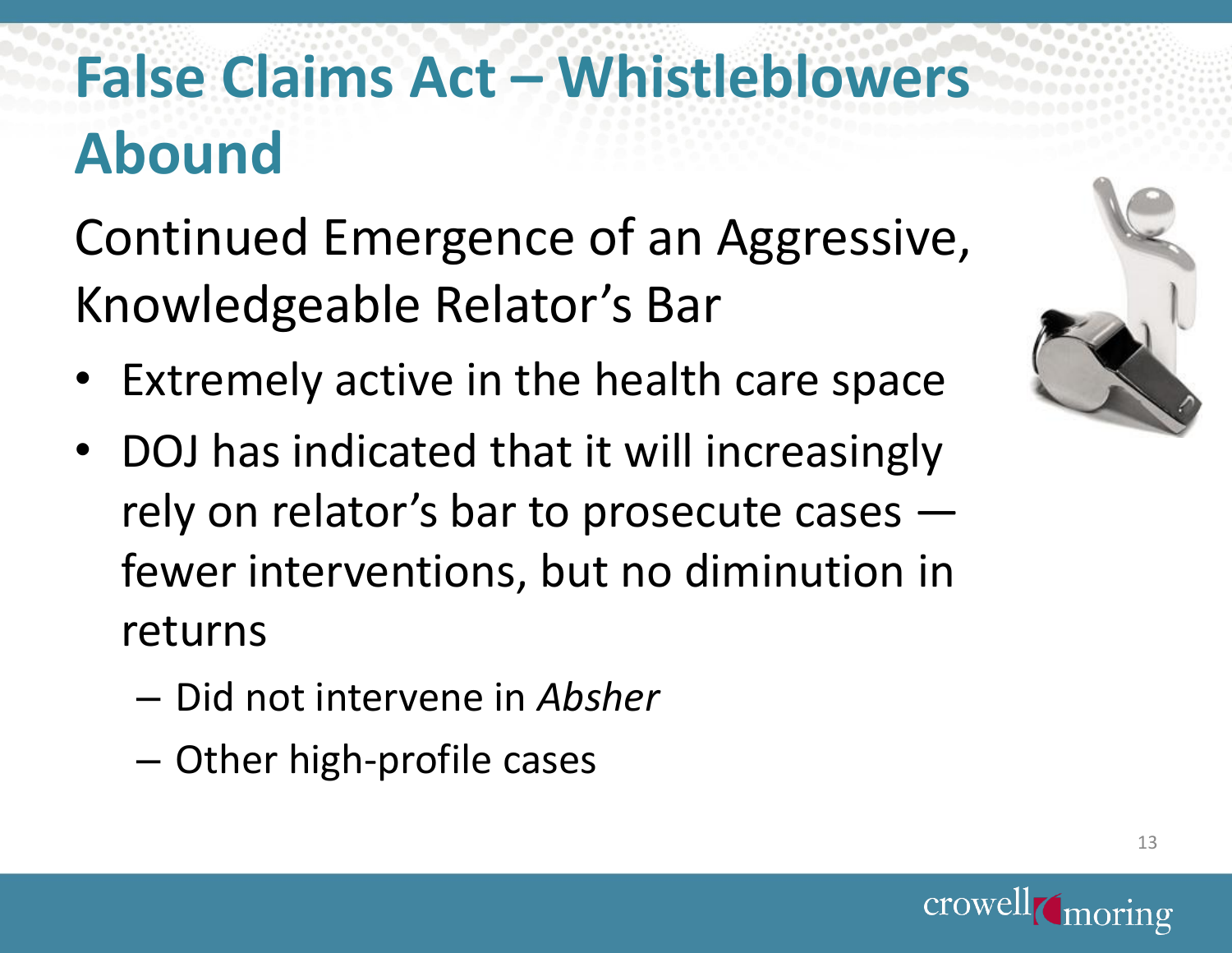### **False Claims Act – Whistleblowers Abound (cont'd)**

- Relators sometimes more difficult to deal with than the government
- Case law not helping e.g., recent Pennsylvania case permitting relator to bring claims for post-employment period

What to Do:

- Compliance and responsiveness to complaints
- In qui tam litigation, early aggressive defenses and efforts to disengage relator and government
- Be alert to possible overpayments and repay.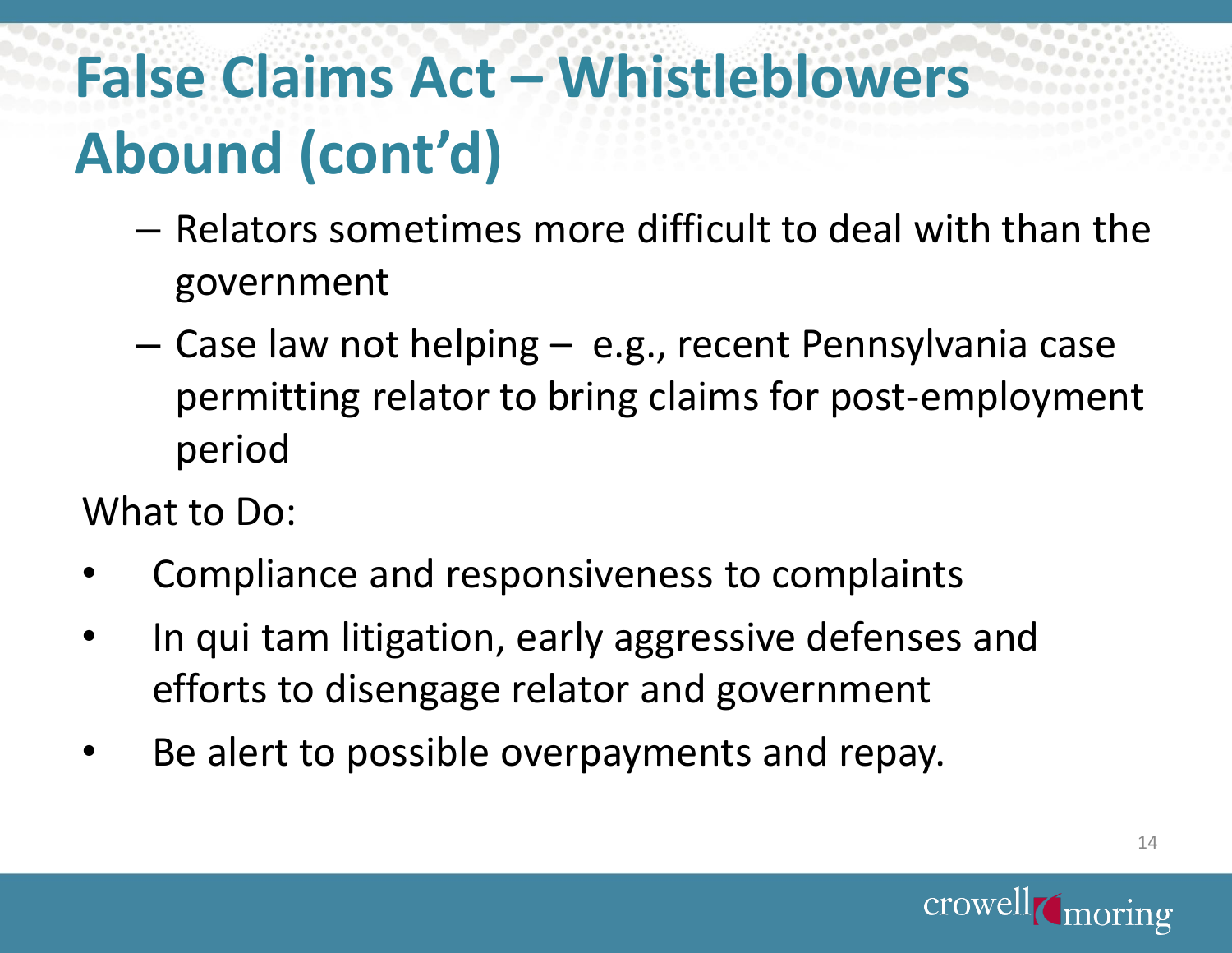### **Anti-Kickback Statute (AKS)**

- In a Risk-based World, Adjustments to AKS are Representative of New Health Care Economy
- Emerging Risks Related to New Provider Payment Models
- Continued Emphasis on Enforcement Against Individuals



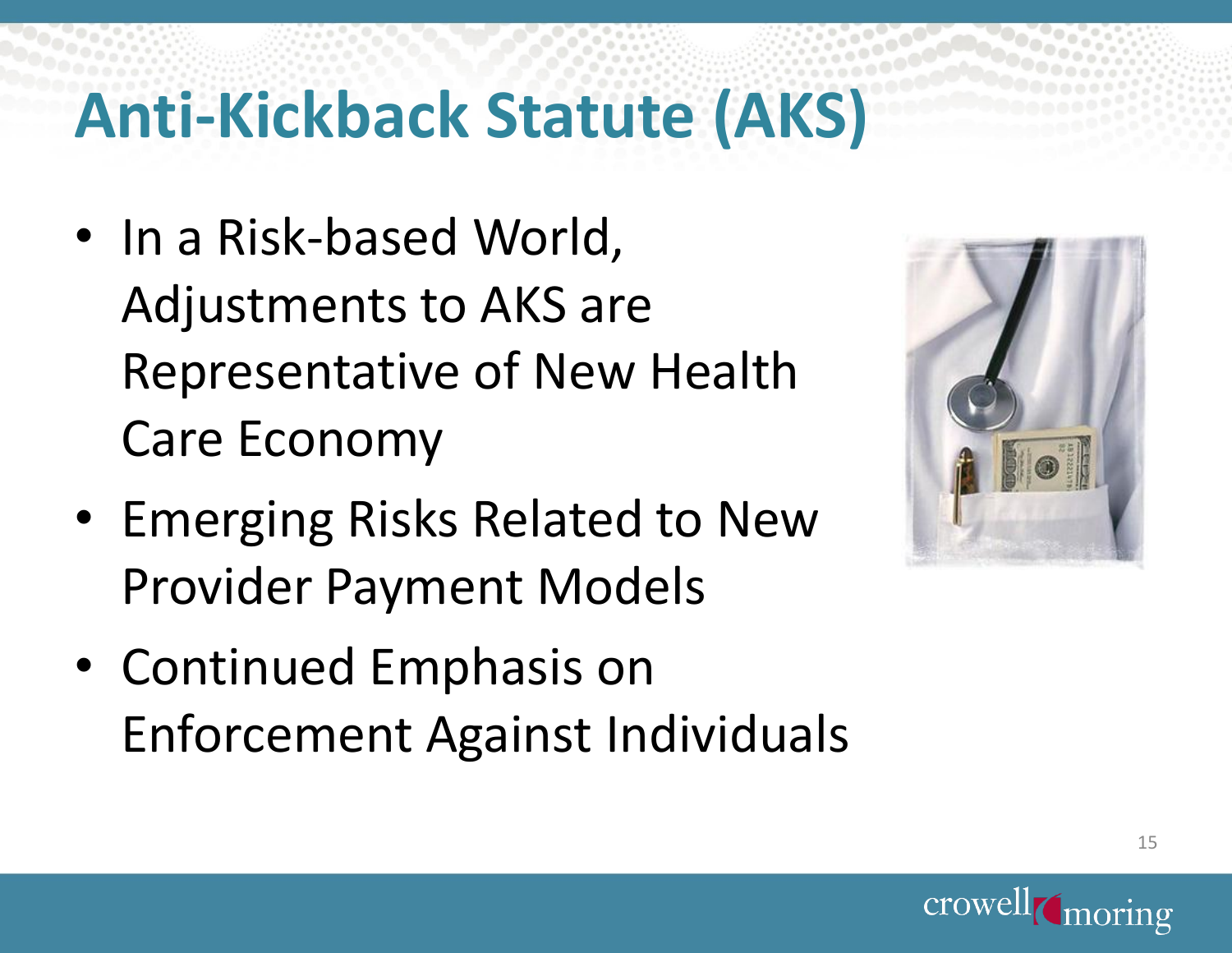## **Anti-Kickback Statute (AKS)**

Adjustments to AKS in New World

- New Proposed Safe Harbors
	- For Beneficiaries
		- Copayment waivers
		- Certain ambulance services
		- First fill of a generic drug (MA and Part D plans)
	- Free or discounted transportation
- Revision of Definition of "Remuneration" Under CMP **Statute** 
	- Excludes items that promote access and present a low risk of harm
	- Protects rewards programs (i.e., coupon programs)
	- Allows for providing certain items to patients in financial need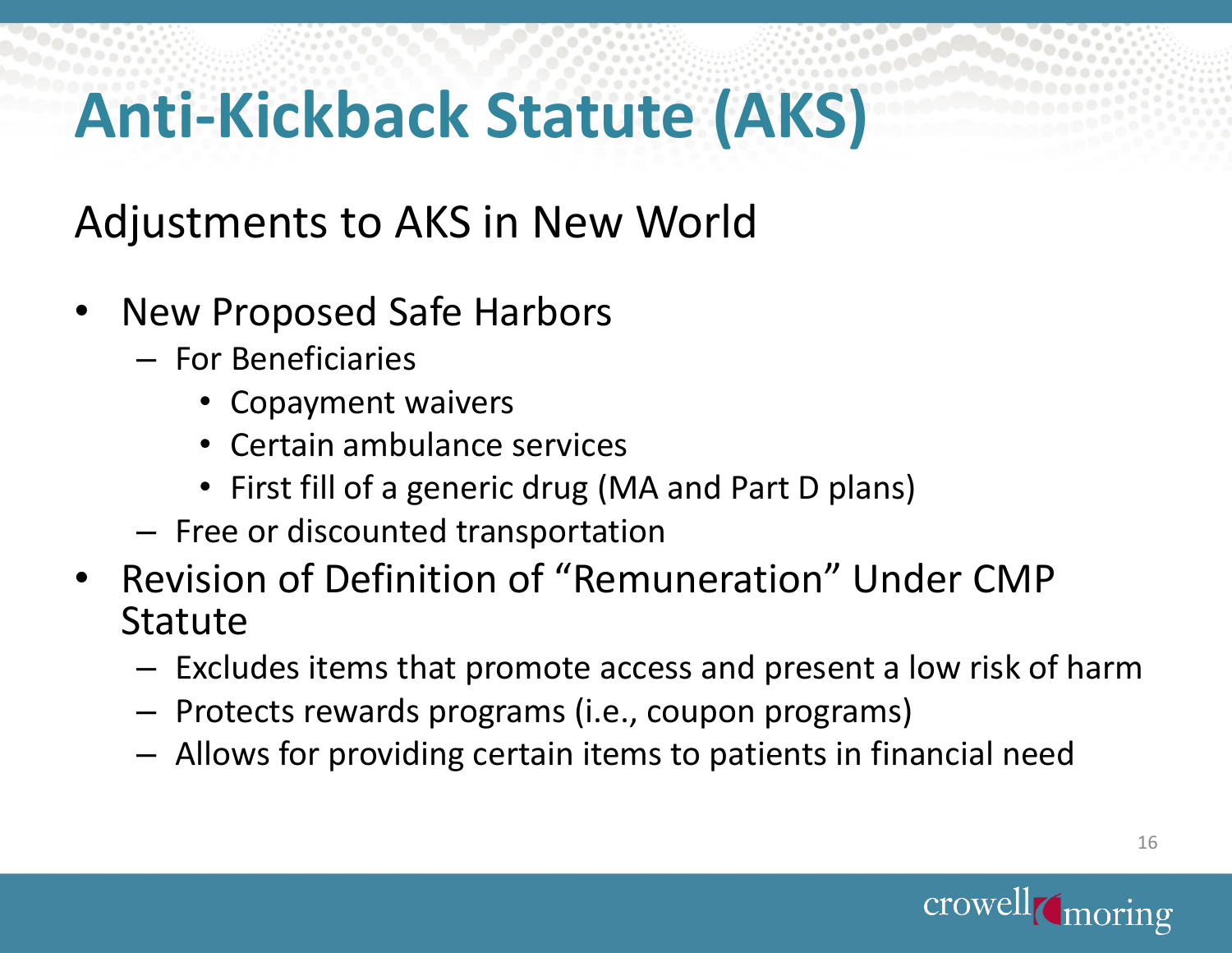### **How Common Business Arrangements May Implicate Fraud and Abuse Laws**

- For plans/providers
	- Managed care safe harbor protects traditional plan-provider arrangements, e.g., provider discounts, risk sharing arrangements
- Some provider relationships create unique kickback-type issues:
	- Referrals to or from owned-providers
	- "Swapping" opportunities to maximize revenue (e.g., fee for service revenue from sicker patients and MA revenue associated with healthier patients)
	- Upstream provider income to related party
	- Incentives to over/under-utilize health care services
	- Beneficiary inducements
	- Risks in complex arrangements

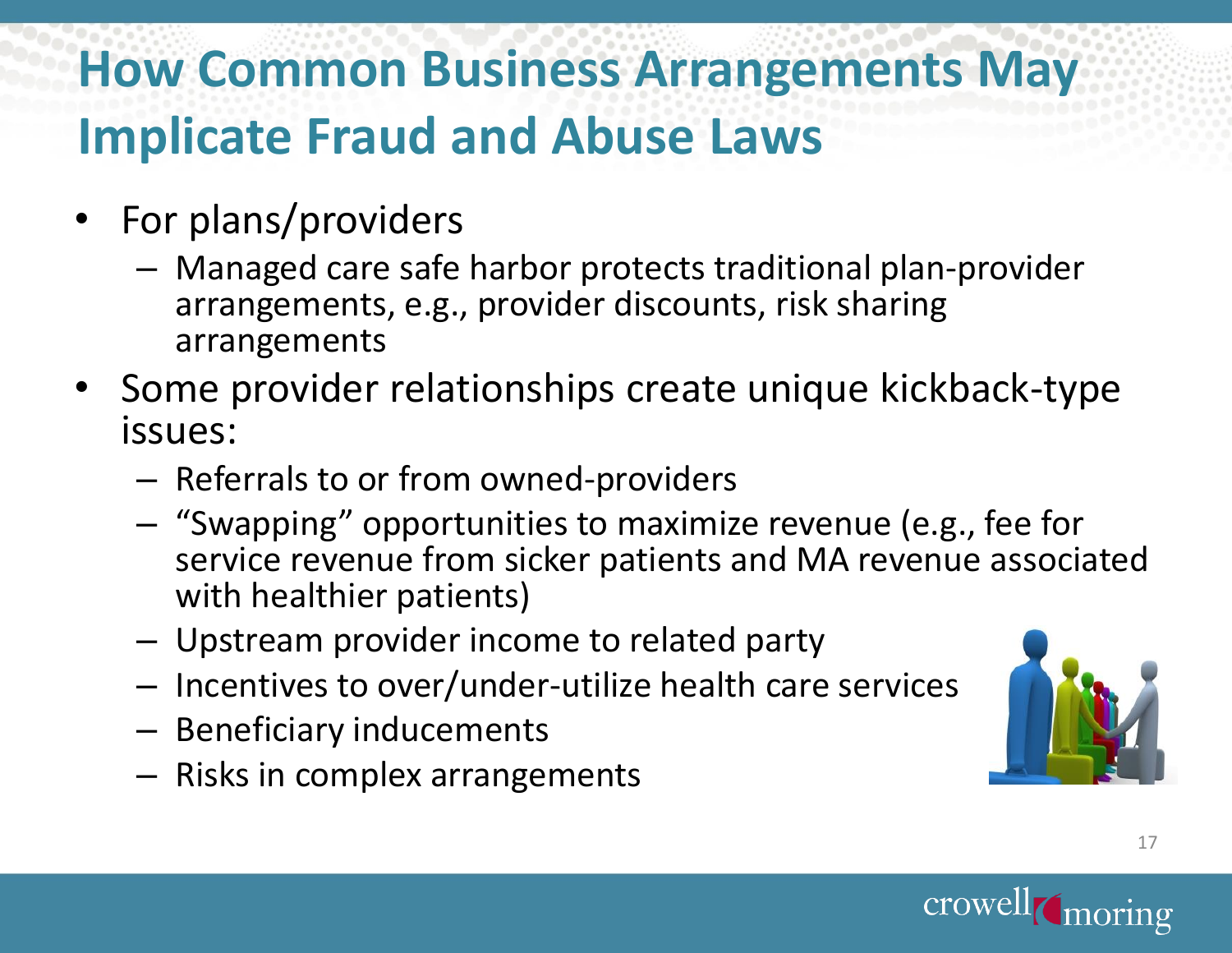### **Complex Arrangement Example**





18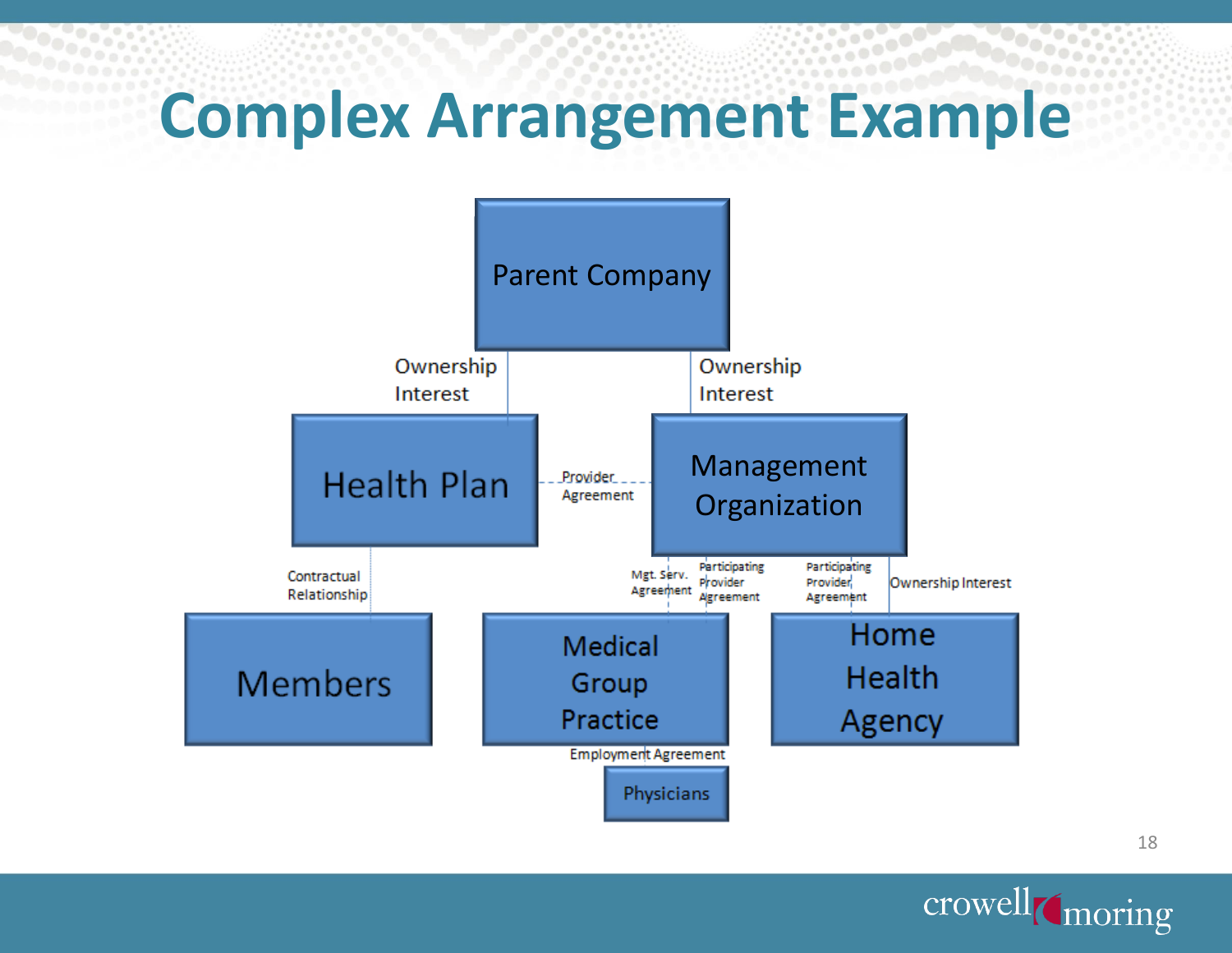### **Anti-Kickback Statute**

- Heightened focus on prosecuting individual actors within corporate structure (Directors, CEOs, CFOs, etc.)
- Government philosophy
	- New ACA exclusion authorities allow for increased focus on managing employees
	- No change in culture if upper echelons of management not pursued
	- Corporate owners and managers are focus of Corporate Integrity Agreements as well
	- Examples:
		- Hollywood Pavilion: CEO and 4 high-ranking employees sentenced
		- Premier Hospice and Palliative Care—former owners liable after new owner self-disclosed company's prior fraud

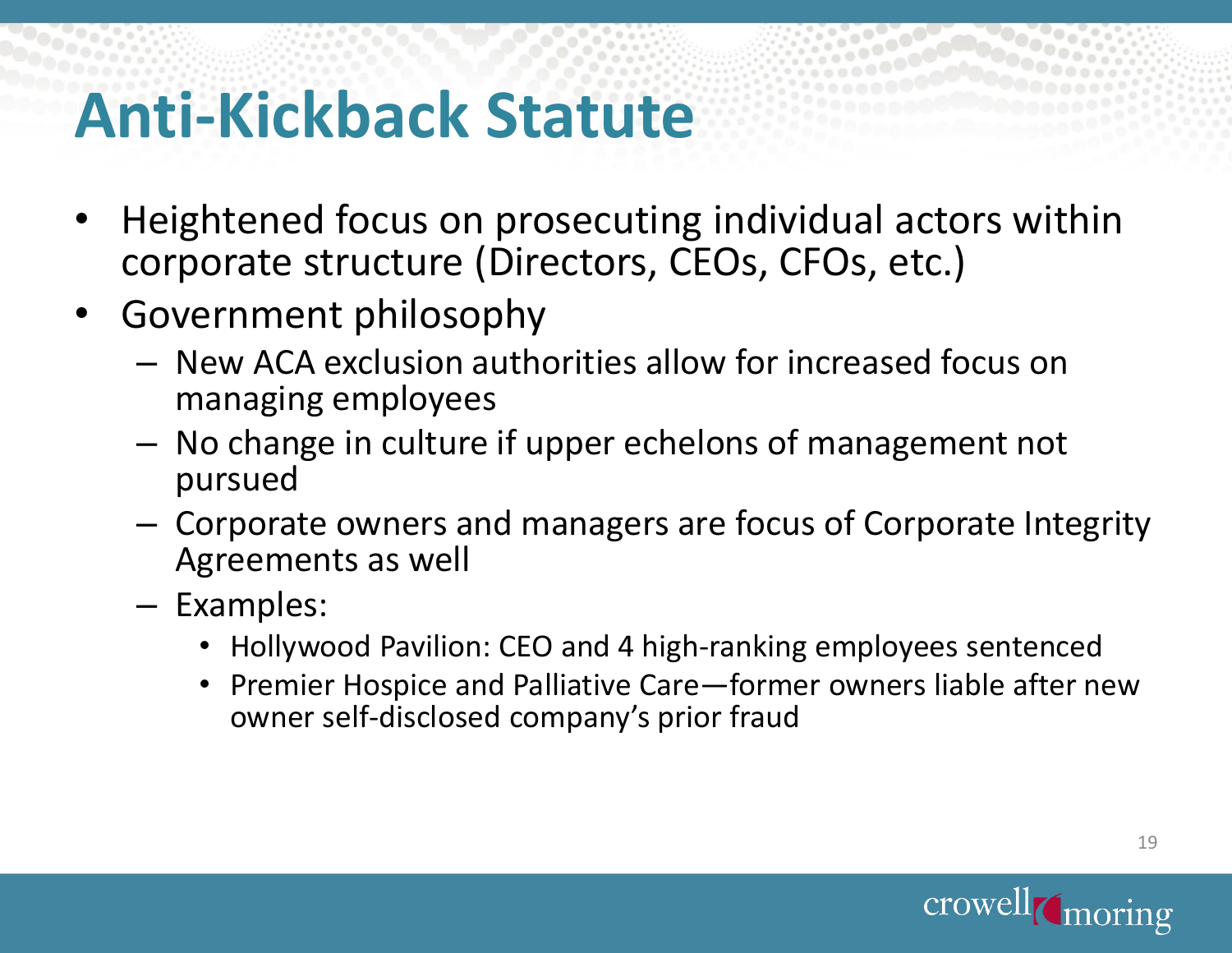### **Stark Law Enforcement Trends**

- If Waivers Missed, New Payment and Payor Models Present Hidden Stark Issues
- Partial Integration
- Group Practice/IOAS
- Exception Preservation
- Creation of Financial/Referral Relationships Impacting Stark

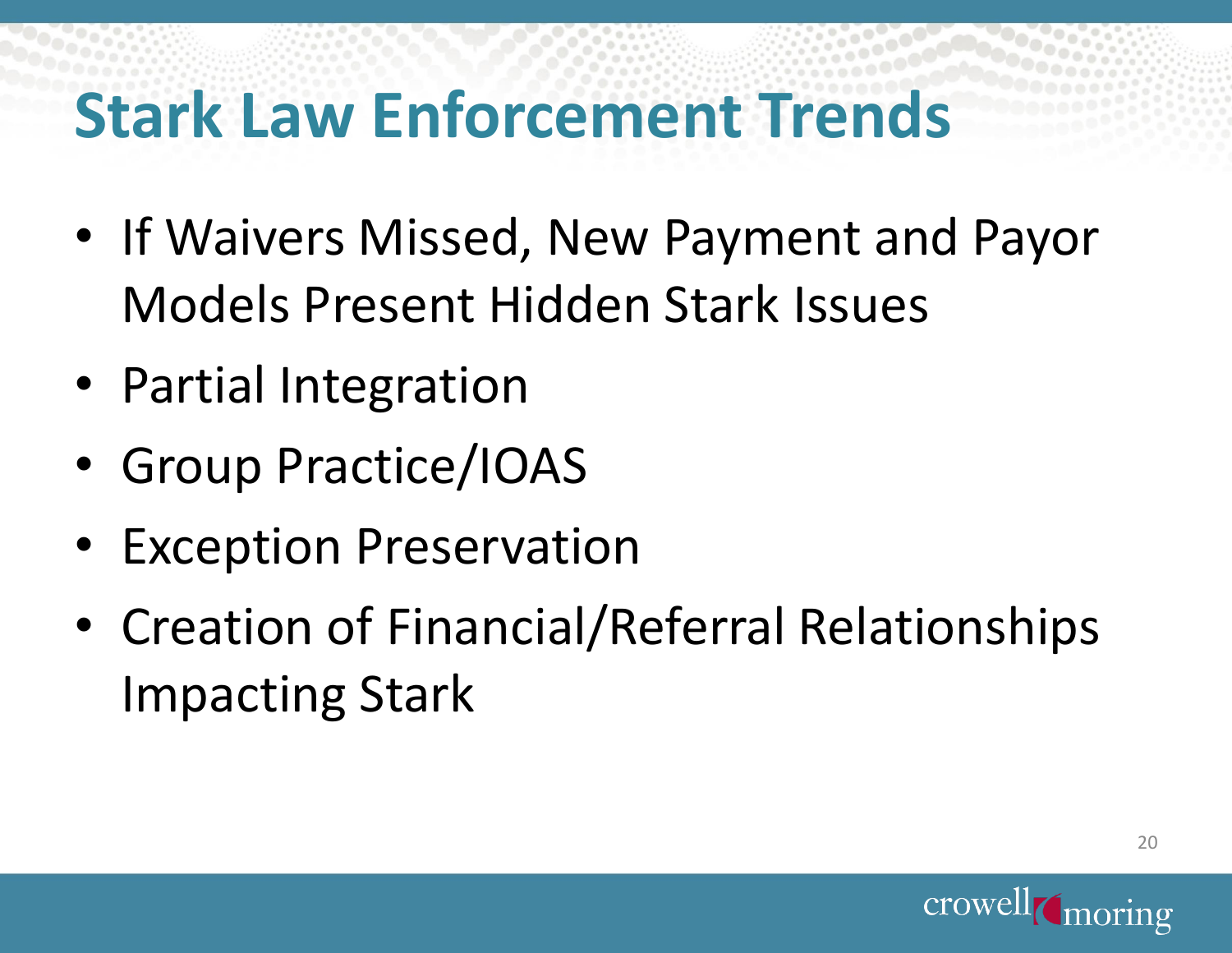Helpful Trend: Innovative Payment Provider Models May Avoid Stark Completely

- Waivers
	- Extension of waivers of fraud and abuse laws to ACOs
	- Application of fraud and abuse waivers to other programs (Bundled Payment)
	- "Partially Integrated" Systems at Most Risk
	- Consolidations may disrupt existing Stark exceptions



P T M V R E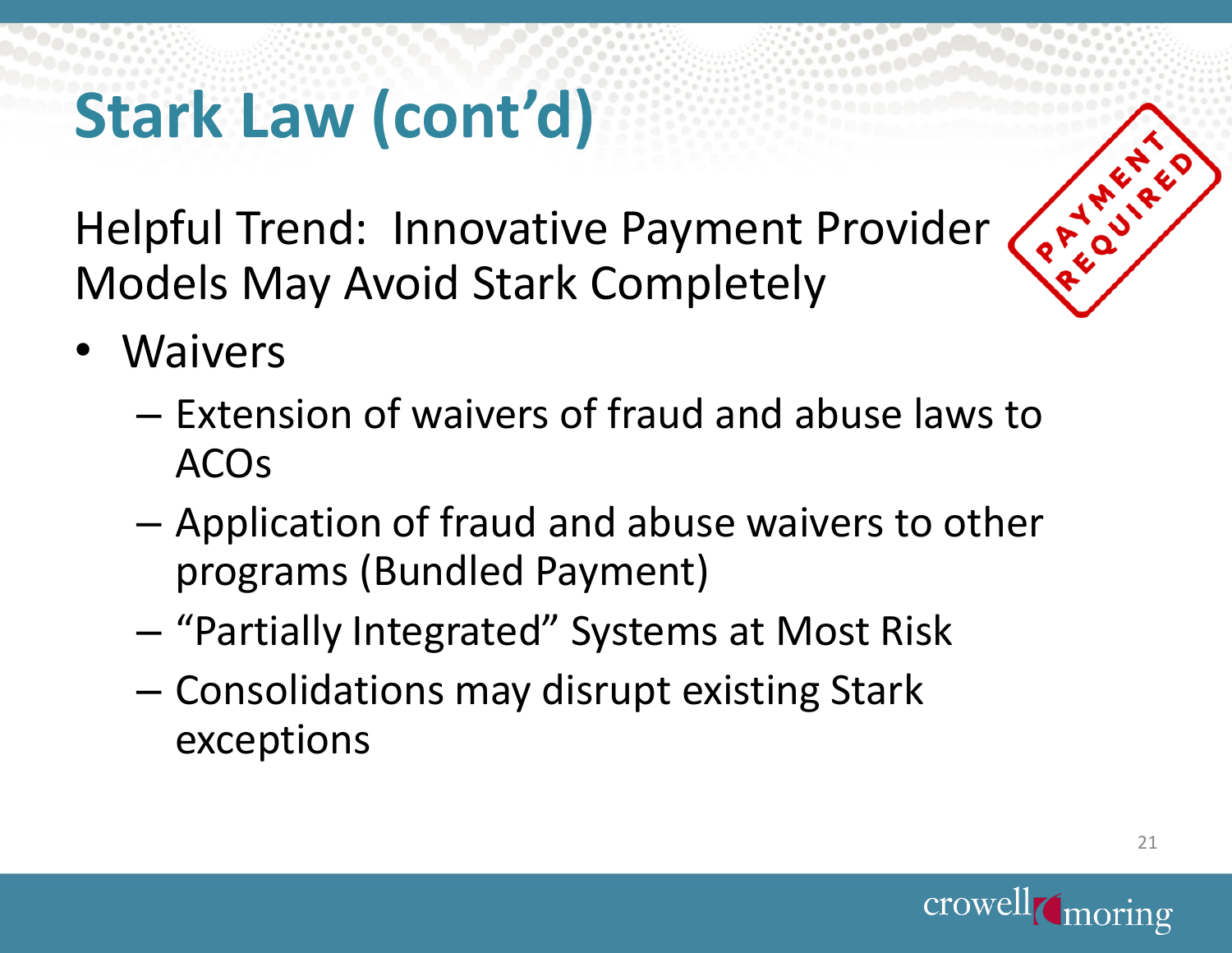- "Volume and Value of Referrals" Issues
- Compensation to Physicians Based on "Volume or Value of Referrals" Will Trigger Stark Problems
- Makes Little Sense in Managed Care Models Government (DOJ) Takes Strict View of What V/V of Referrals means
	- Tuomey
	- Halifax
	- Citizen's Medical Center
	- King's Daughters

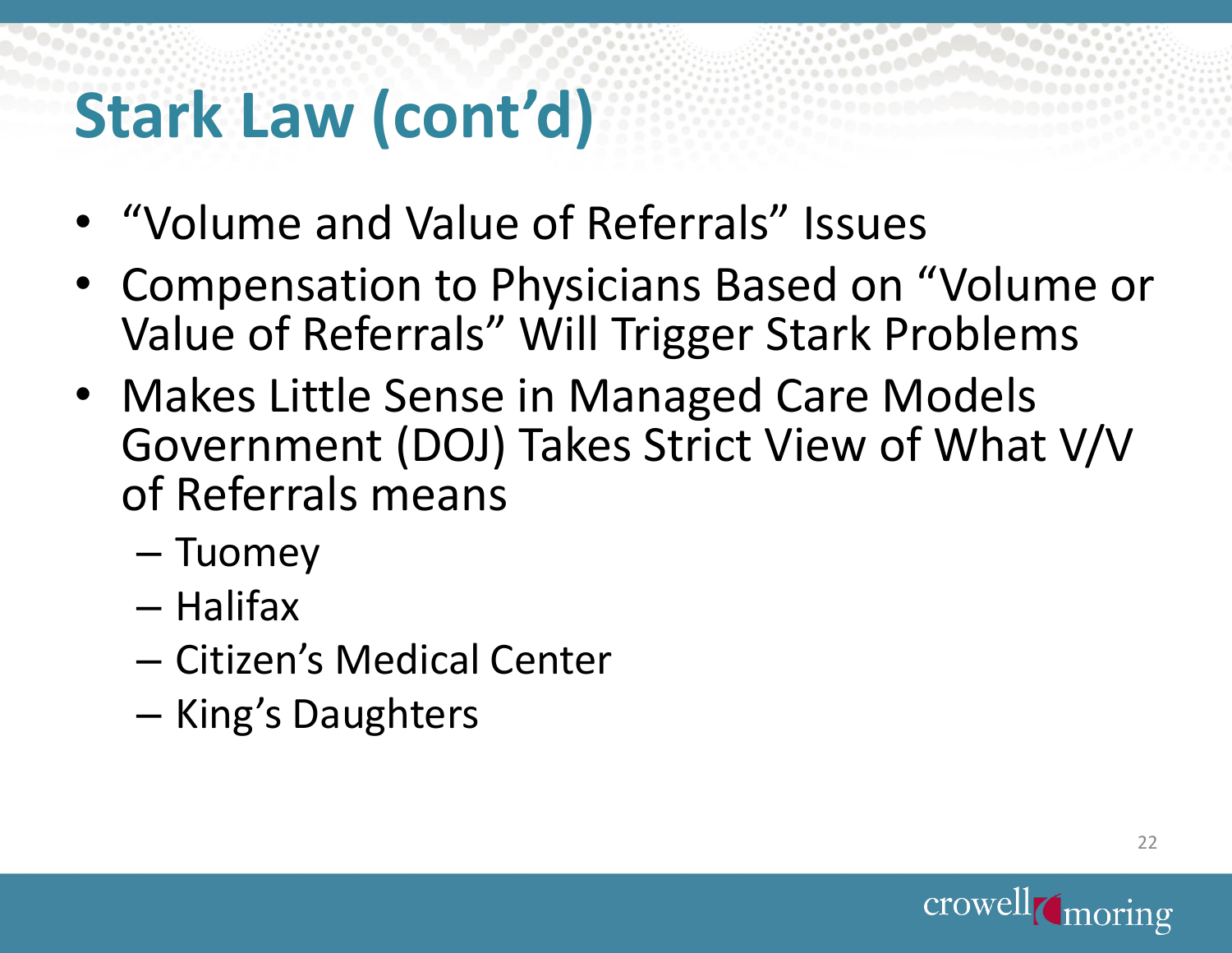- Moving in on Medicaid
	- *U.S. ex rel Baklid-Kunz v. Halifax Medical Center*
	- *U.S. ex rel Schubert v. All Children's Health System, Inc. et al.*



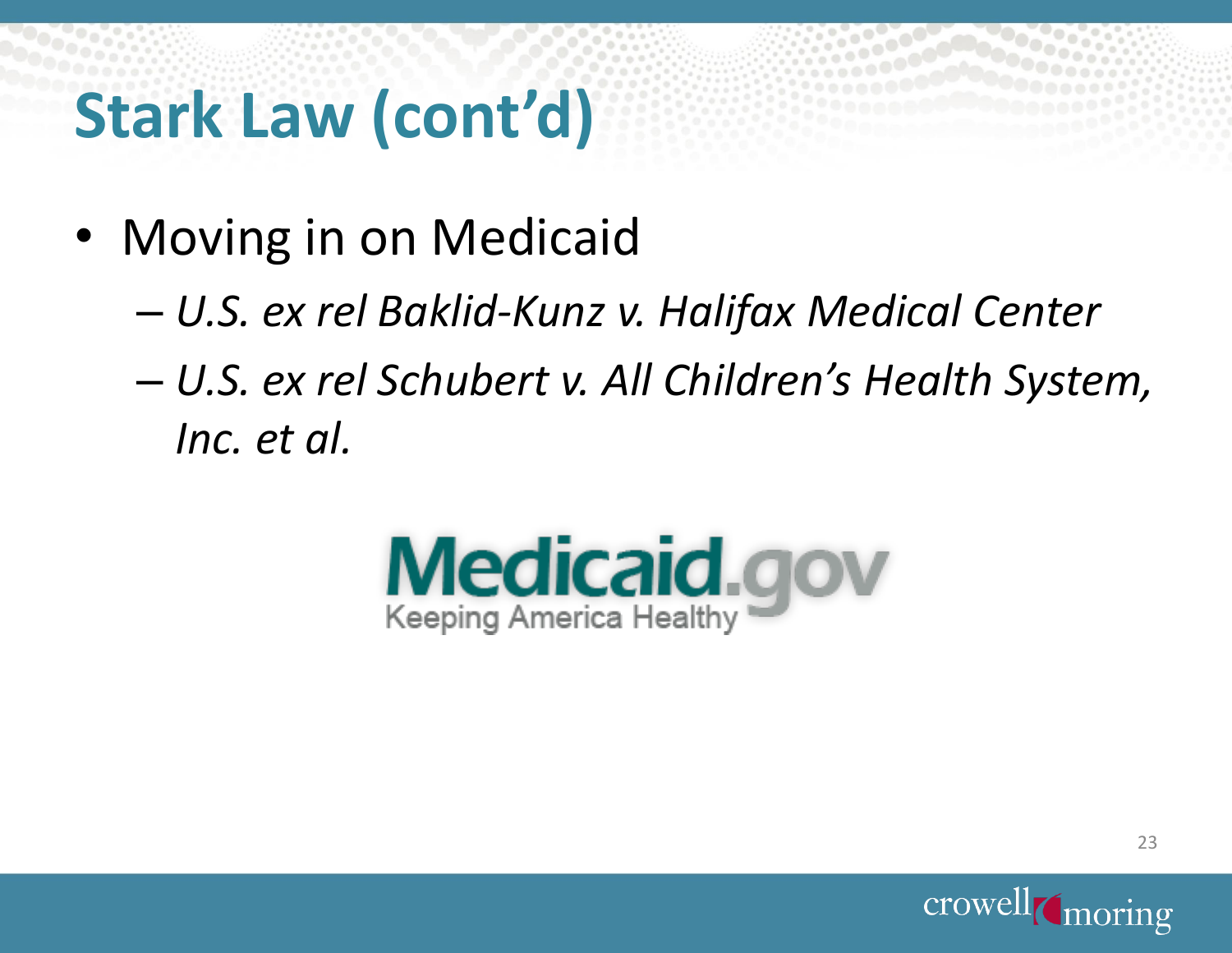- What to do?
	- Stark Law violations can lead to FCA violations
	- All new relationships must be analyzed for Stark and state law self-referral purposes
		- All compensation relationships with physicians
		- All equity relationships with physicians
		- All referral relationships with physicians
		- Draw the boxes and the flow charts
	- Strive to meet waivers and/or exceptions
	- Legal opinions helpful

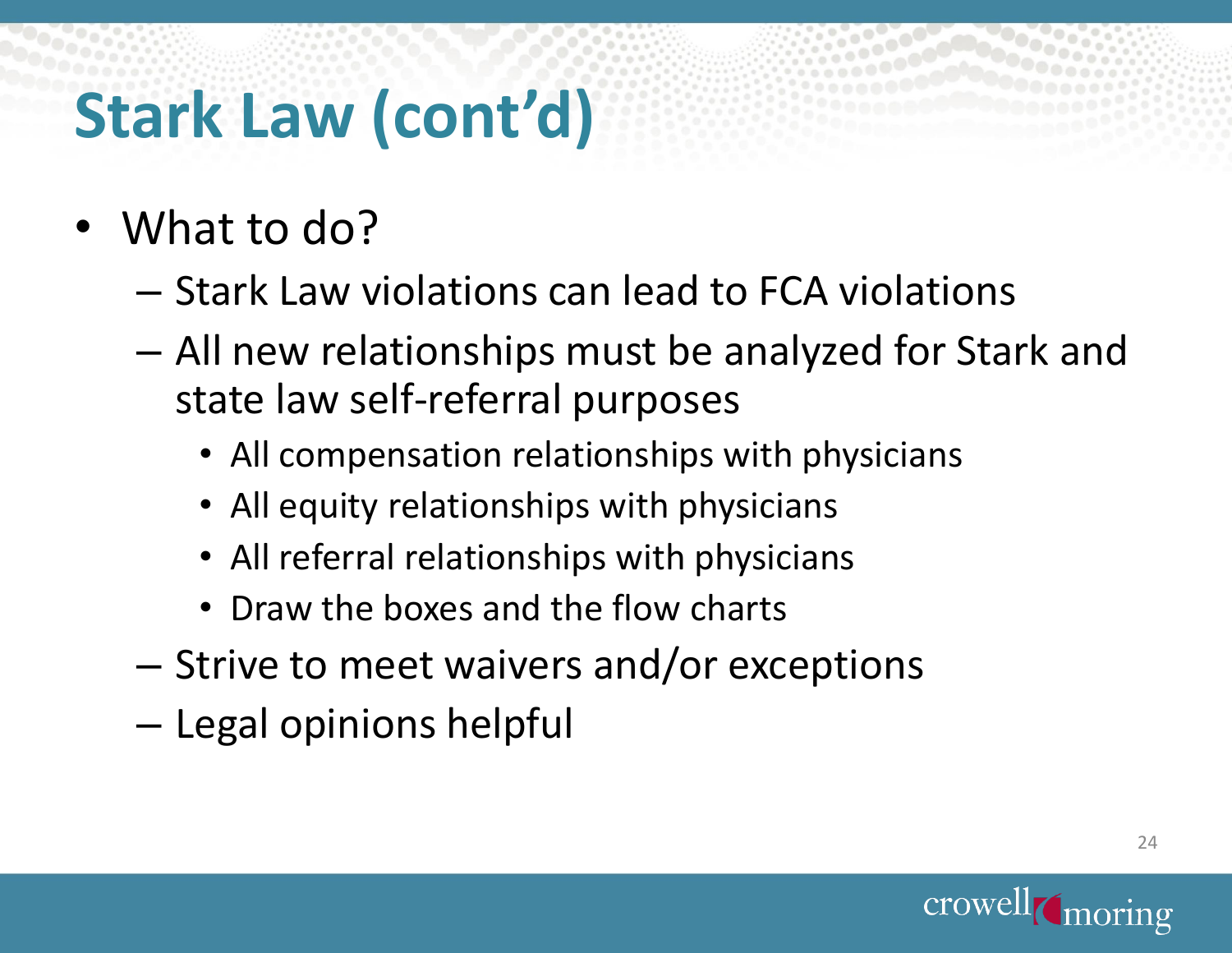## **CMS Program Integrity Priori[ties](http://www.google.com/url?sa=i&rct=j&q=&esrc=s&frm=1&source=images&cd=&cad=rja&uact=8&ved=0CAcQjRw&url=http://ghca.info/2015/01/cms-issues-revised-guidance-at-f155/&ei=_7kBVa2mJKSwsAS6hoCYBg&bvm=bv.87920726,d.cWc&psig=AFQjCNGvGkSIEgD75tzmZcd9H8Bb9OmrbQ&ust=1426262839941749)**

60-day Overpayment Rule

- Overpayment rule will work hand-in-hand with FCA "reverse false claims" prohibition
- Along with the FCA, ACA provides a 60-day deadline for **reporting and returning** overpayments
- The deadline is the later of:
	- (A) the date which is 60 days after the date on which the overpayment was identified OR
	- (B) the date any corresponding cost report is due, if applicable
- Effective for overpayments "identified" as of the March 23, 2010 PPACA enactment date





**CENTERS for MEDICARE & M** 

25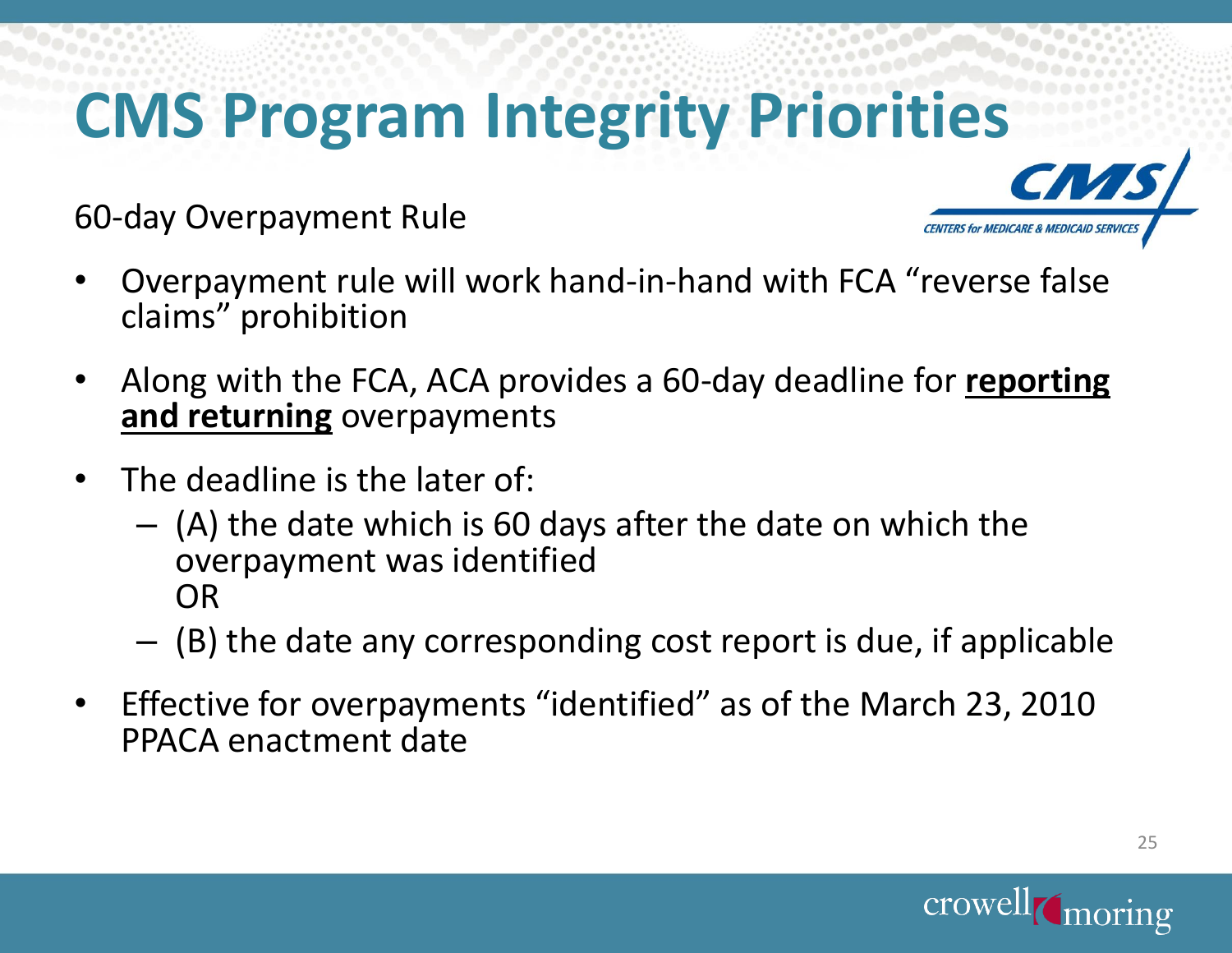### **CMS Program Integrity**

60-day Overpayment Rules

- Proposed rule issued in 2012
	- Defined when an overpayment had been "identified"
	- Established 10-year look-back period
- February 2015: No Final Rule This Year
	- Requirement still effective
	- Courts are examining when an overpayment has been "identified"
- Medicare Advantage and Part D
	- Rules finalized in June 2014
	- 6-year lookback
	- Overpayment exists when after "applicable reconciliation," the plan retains funds to which it is not entitled

26

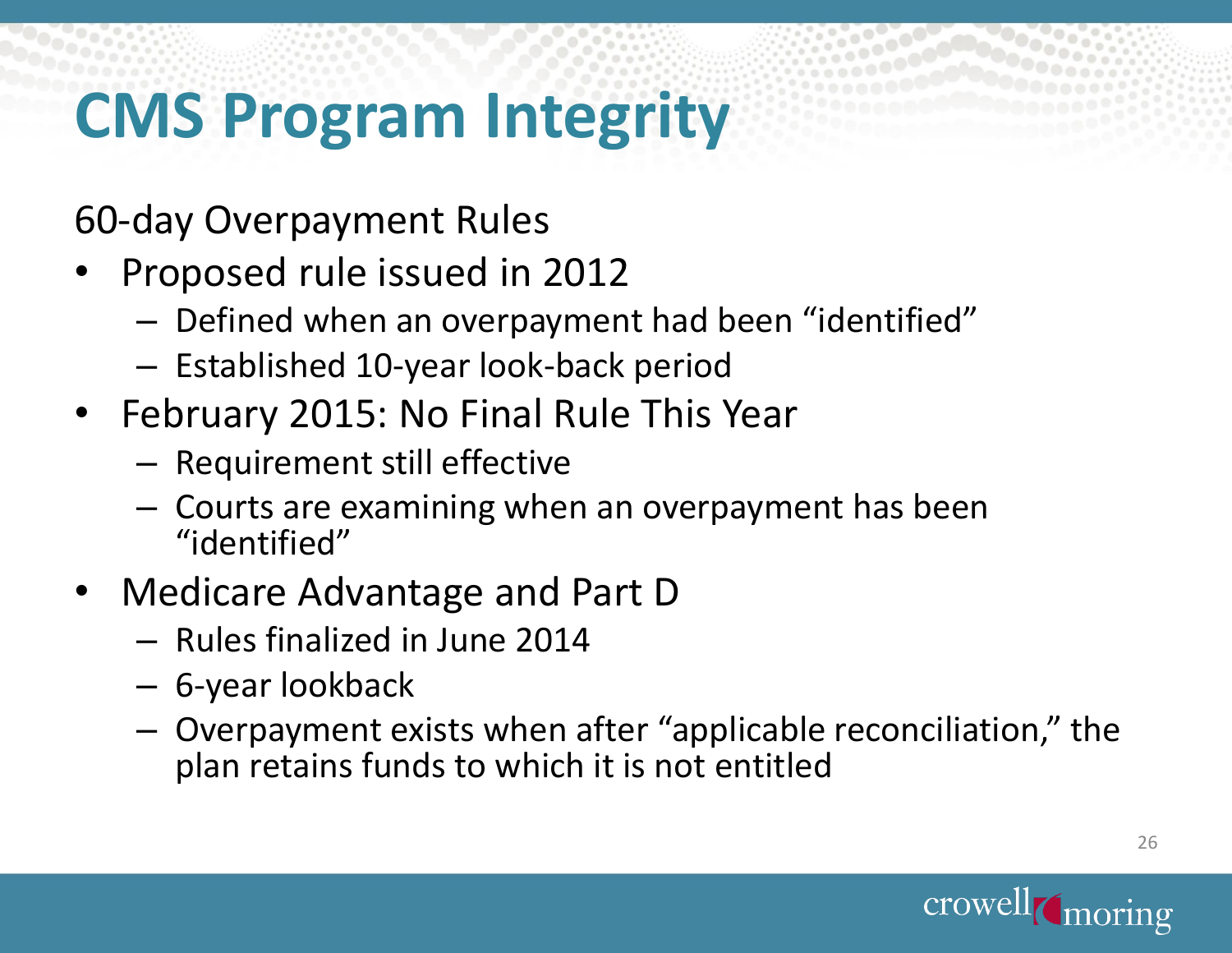## **CMS Program Integrity (cont'd)**

60-day Overpayment Rule Under the FCA

- Courts are reviewing the statutory requirement
	- *United States v. Continuum Health Partners, Inc. et al.*
	- *State of New York, ex rel. Robert P. Kane v. Healthfirst, Inc. et al.*

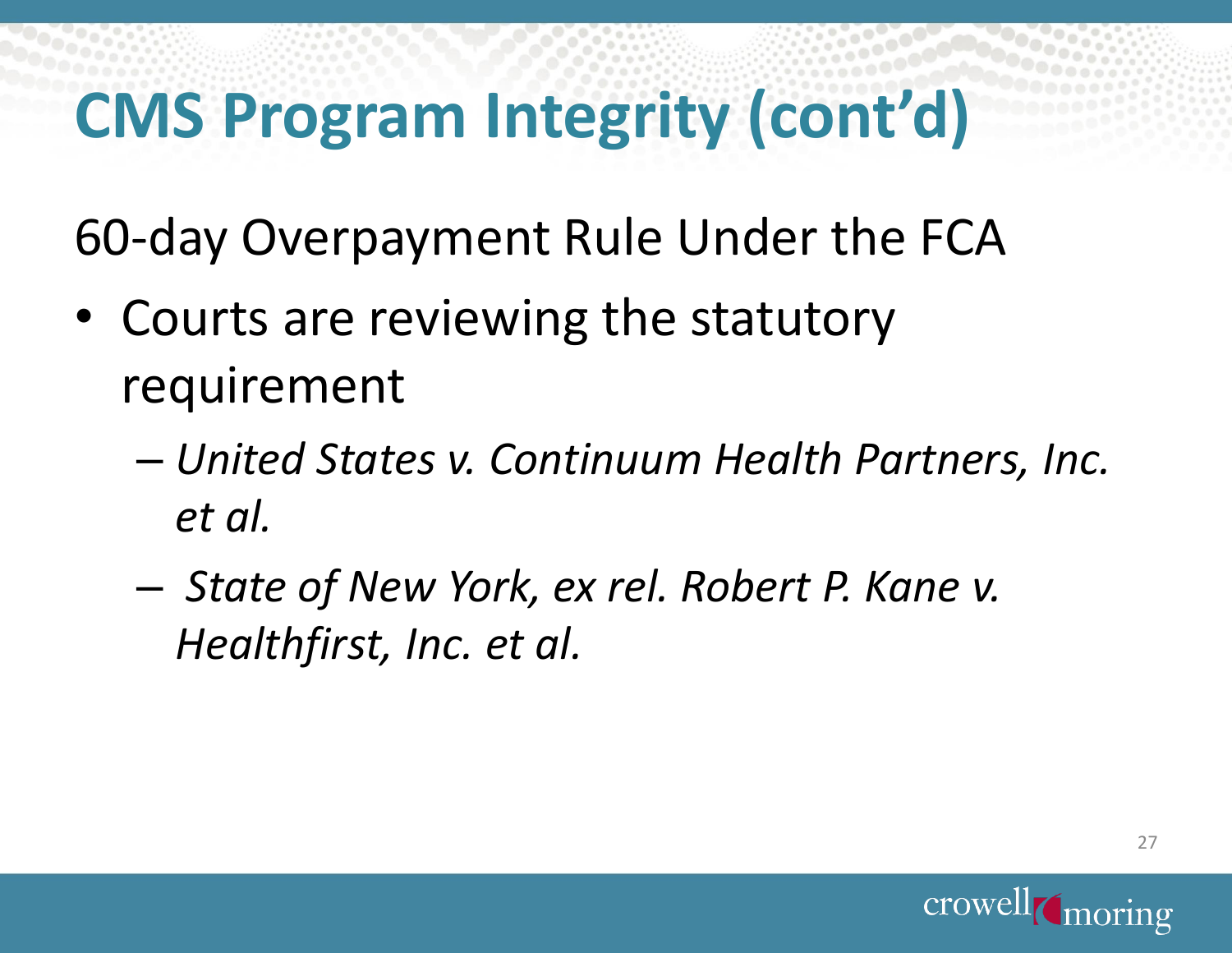## **CMS Program Integrity (cont'd)**

- What should you do?
	- Conduct a careful, well-documented investigation of all steps of the investigation
		- Develop plan for investigation at outset
		- Document progress of plan, noting completion of identified steps
	- Promptly return any identified overpayment
		- Through MACs where possible
		- If necessary, through self-disclosure protocols
	- Review audit policies
		- Failure to look back sufficiently where an overpayment has been prospectively identified could lead to liability
		- Ensure efficiency is emphasized

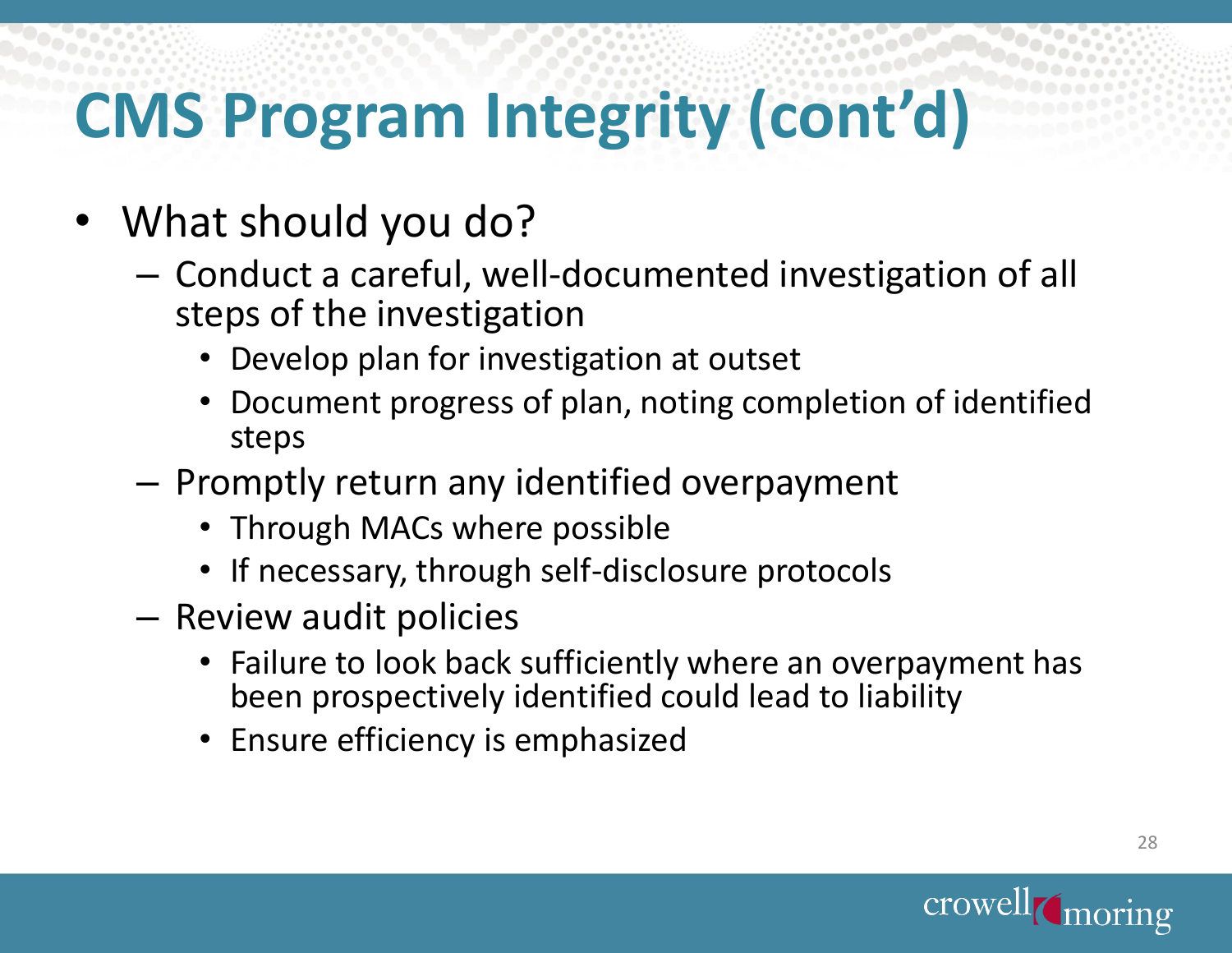## **CMS Program Integrity (cont'd)**

- New Enrollment Criteria
	- Denial of enrollment for unpaid Medicare debt
	- Link provider status to felony conviction for managing employee
	- Allow revocation of enrollment for a "pattern or practice" of improper billing
	- Eliminate enrollment retroactivity for certain provider/supplier types



29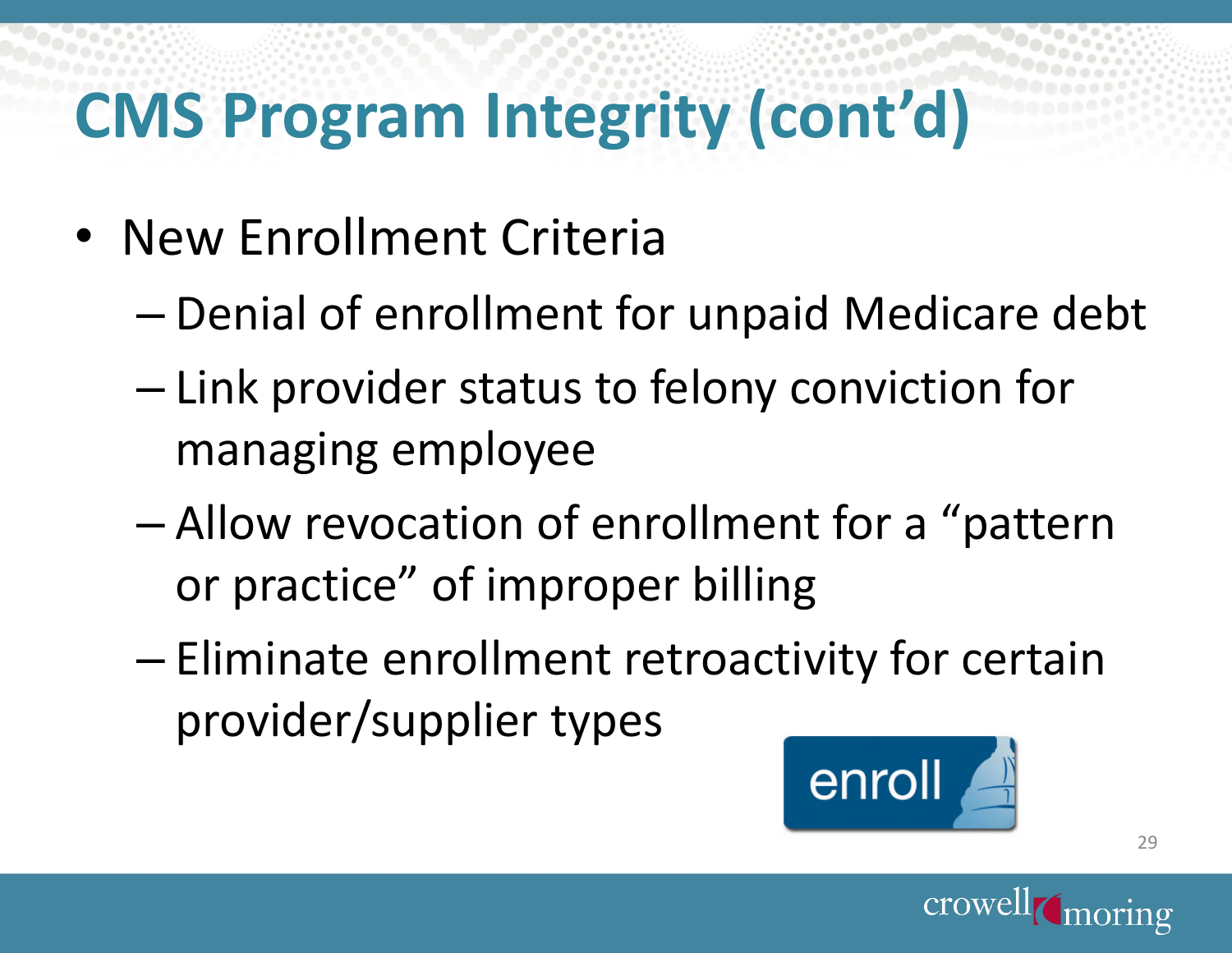### **The Year Ahead**

- Increased Enforcement Risks
	- Government and Whistle Blowers
- Transparency and new reporting obligations will encourage enforcement actions
- Will Congress give enforcement agencies more or different tools to reflect changing health care landscape?

– Grassley hearings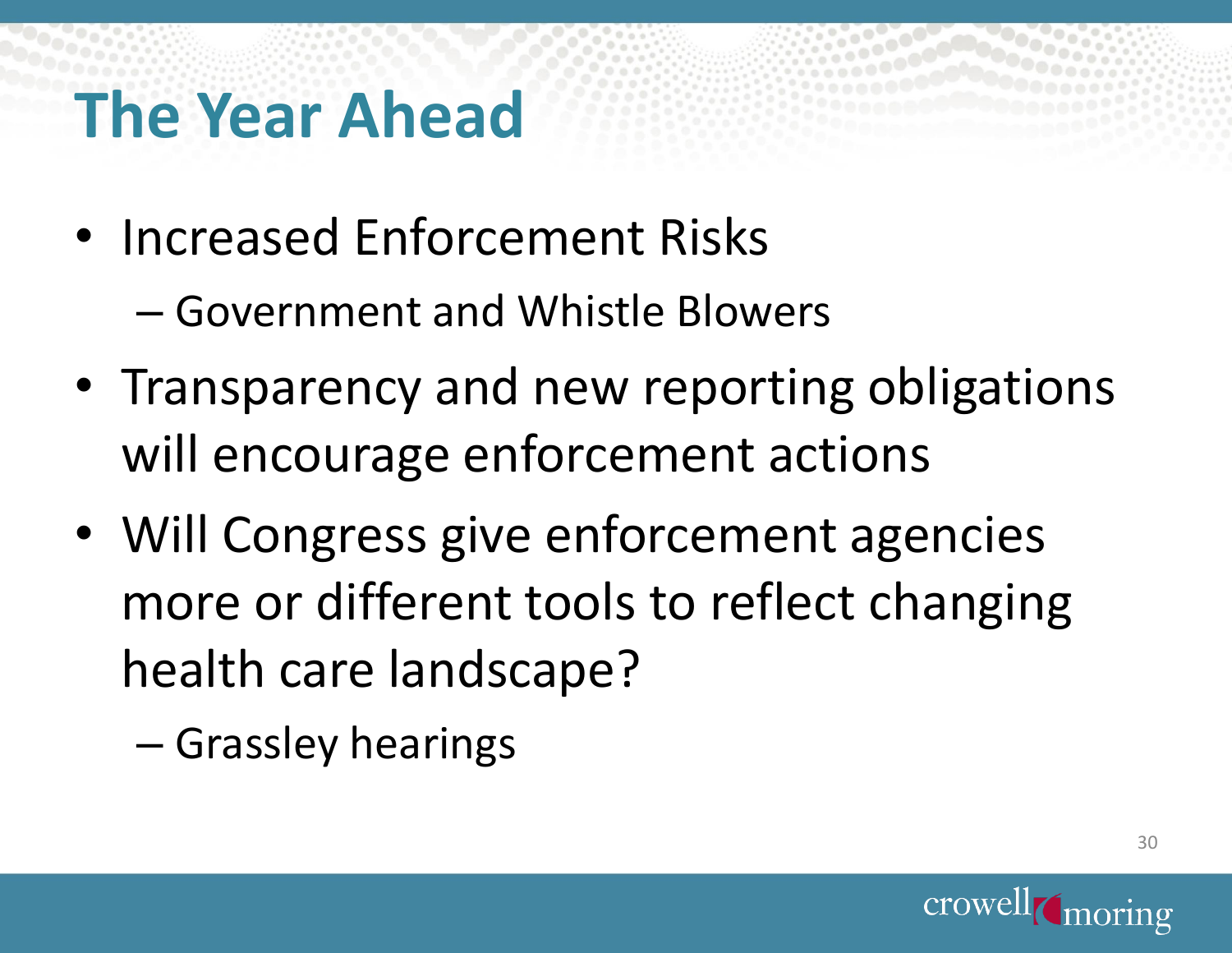### **Final Takeaway**

- In all new business relationships, careful assessment of all financial and referral relationships for fraud and abuse risk
- Accuracy of Reporting and Underlying Records and Data
- Quality of Care Cannot be Sacrificed for Efficiency
- Protect Your Directors (and yourselves), etc., with Strong Education/Training
- Compliance
	- Strong plan
	- Thorough implementation